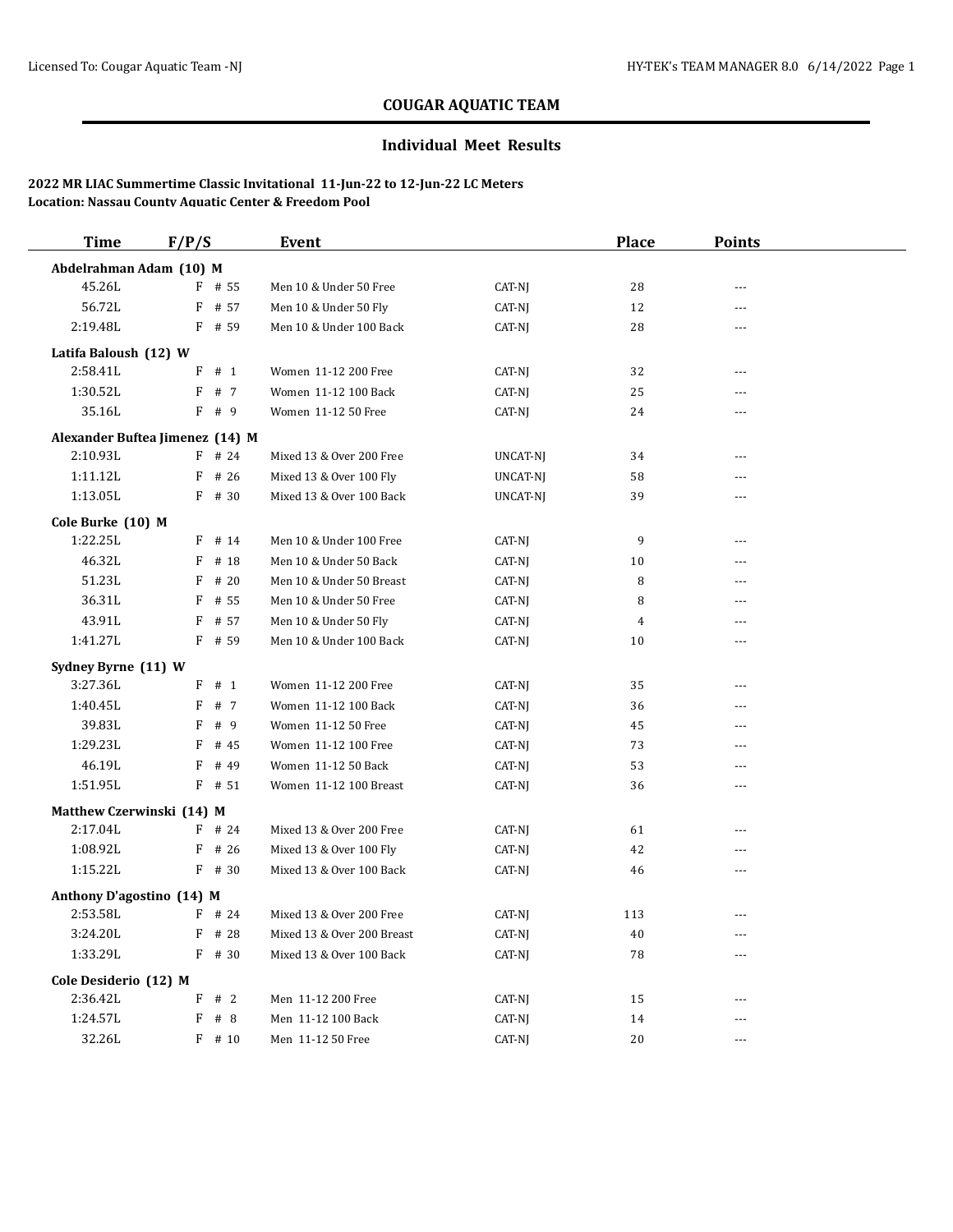### **Individual Meet Results**

| <b>Time</b>             | F/P/S |          | <b>Event</b>             |          | <b>Place</b>         | <b>Points</b>  |  |
|-------------------------|-------|----------|--------------------------|----------|----------------------|----------------|--|
| Kasey Desiderio (14) W  |       |          |                          |          |                      |                |  |
| 2:29.64L                |       | $F$ # 23 | Women 13 & Over 200 Free | CAT-NJ   | 80                   | ---            |  |
| 1:25.68L                | F     | # 25     | Women 13 & Over 100 Fly  | CAT-NJ   | 73                   | $---$          |  |
| 1:18.40L                | F     | # 29     | Women 13 & Over 100 Back | CAT-NJ   | 51                   | $---$          |  |
| 1:08.37L                | F     | # 34     | Women 13 & Over 100 Free | CAT-NJ   | 78                   | ---            |  |
| 2:46.33L                | F     | # 40     | Women 13 & Over 200 Back | CAT-NJ   | 36                   | $\overline{a}$ |  |
| 5:18.58L                |       | $F$ # 44 | Mixed 13 & Over 400 Free | CAT-NJ   | 89                   | $---$          |  |
| Troy Dibble (15) M      |       |          |                          |          |                      |                |  |
| 2:09.28L                |       | $F$ # 24 | Mixed 13 & Over 200 Free | CAT-NJ   | 26                   | ---            |  |
| 1:12.43L                |       | $F$ # 26 | Mixed 13 & Over 100 Fly  | CAT-NJ   | 65                   | $---$          |  |
| 1:23.43L                | F     | # 30     | Mixed 13 & Over 100 Back | CAT-NJ   | 72                   | ---            |  |
| 18:49.73L               | F     | # 33     | Mixed Senior 1500 Free   | CAT-NJ   | 32                   | $---$          |  |
| 58.26L                  | F     | # 35     | Mixed 13 & Over 100 Free | CAT-NJ   | 25                   | $\overline{a}$ |  |
| 26.36L                  | F     | # 43     | Mixed 13 & Over 50 Free  | CAT-NJ   | $\overline{7}$       | ---            |  |
| 4:54.47L                |       | $F$ # 44 | Mixed 13 & Over 400 Free | CAT-NJ   | 55                   | $---$          |  |
| Avery Dollard (15) W    |       |          |                          |          |                      |                |  |
| 2:21.30L                |       | $F$ # 23 | Women 13 & Over 200 Free | CAT-NJ   | 45                   | ---            |  |
| 5:43.13L                | F     | # 31     | Women 13 & Over 400 IM   | CAT-NJ   | 27                   | ---            |  |
| 1:05.77L                | F     | # 34     | Women 13 & Over 100 Free | CAT-NJ   | 47                   | $---$          |  |
| 2:43.43L                | F     | # 40     | Women 13 & Over 200 Back | CAT-NJ   | 29                   | ---            |  |
| 30.06L                  |       | $F$ # 42 | Women 13 & Over 50 Free  | CAT-NJ   | 28                   | ---            |  |
| Bryan Dos Santos (12) M |       |          |                          |          |                      |                |  |
| 30.78L                  |       | F # 4    | Men 11-12 50 Fly         | UNCAT-NJ | $\mathbf{1}$         | ---            |  |
| 1:13.89L                | F     | #8       | Men 11-12 100 Back       | UNCAT-NJ | 2                    | ---            |  |
| 28.90L                  |       | $F$ # 10 | Men 11-12 50 Free        | UNCAT-NJ | $\mathbf{1}$         | $\cdots$       |  |
| Lindsay Driever (17) W  |       |          |                          |          |                      |                |  |
| 2:20.06L                |       | $F$ # 23 | Women 13 & Over 200 Free | CAT-NJ   | 37                   | ---            |  |
| 1:17.91L                |       | $F$ # 25 | Women 13 & Over 100 Fly  | CAT-NJ   | 61                   | $\cdots$       |  |
| 19:41.42L               |       | $F$ # 33 | Mixed Senior 1500 Free   | CAT-NJ   | 46                   | $\cdots$       |  |
| 1:06.61L                | F     | # 34     | Women 13 & Over 100 Free | CAT-NJ   | 62                   | ---            |  |
| 31.18L                  | F     | # 42     | Women 13 & Over 50 Free  | CAT-NJ   | 51                   | ---            |  |
| 4:55.62L                |       | $F$ # 44 | Mixed 13 & Over 400 Free | CAT-NJ   | 57                   | ---            |  |
| Logan Driever (17) M    |       |          |                          |          |                      |                |  |
| 2:17.20L                |       | $F$ # 24 | Mixed 13 & Over 200 Free | CAT-NJ   | 62                   | $\cdots$       |  |
| 1:09.43L                | F     | # 26     | Mixed 13 & Over 100 Fly  | CAT-NJ   | 44                   | $---$          |  |
| 18:57.03L               | F     | # 33     | Mixed Senior 1500 Free   | CAT-NJ   | 34                   | ---            |  |
| 1:02.48L                |       | $F$ # 35 | Mixed 13 & Over 100 Free | CAT-NJ   | 66                   | $\cdots$       |  |
| $_{\rm NS}$             |       | $F$ # 39 | Mixed 13 & Over 200 Fly  | CAT-NJ   | $\scriptstyle\cdots$ | $\cdots$       |  |
| 4:54.06L                |       | F # 44   | Mixed 13 & Over 400 Free | CAT-NJ   | 54                   | $\cdots$       |  |
|                         |       |          |                          |          |                      |                |  |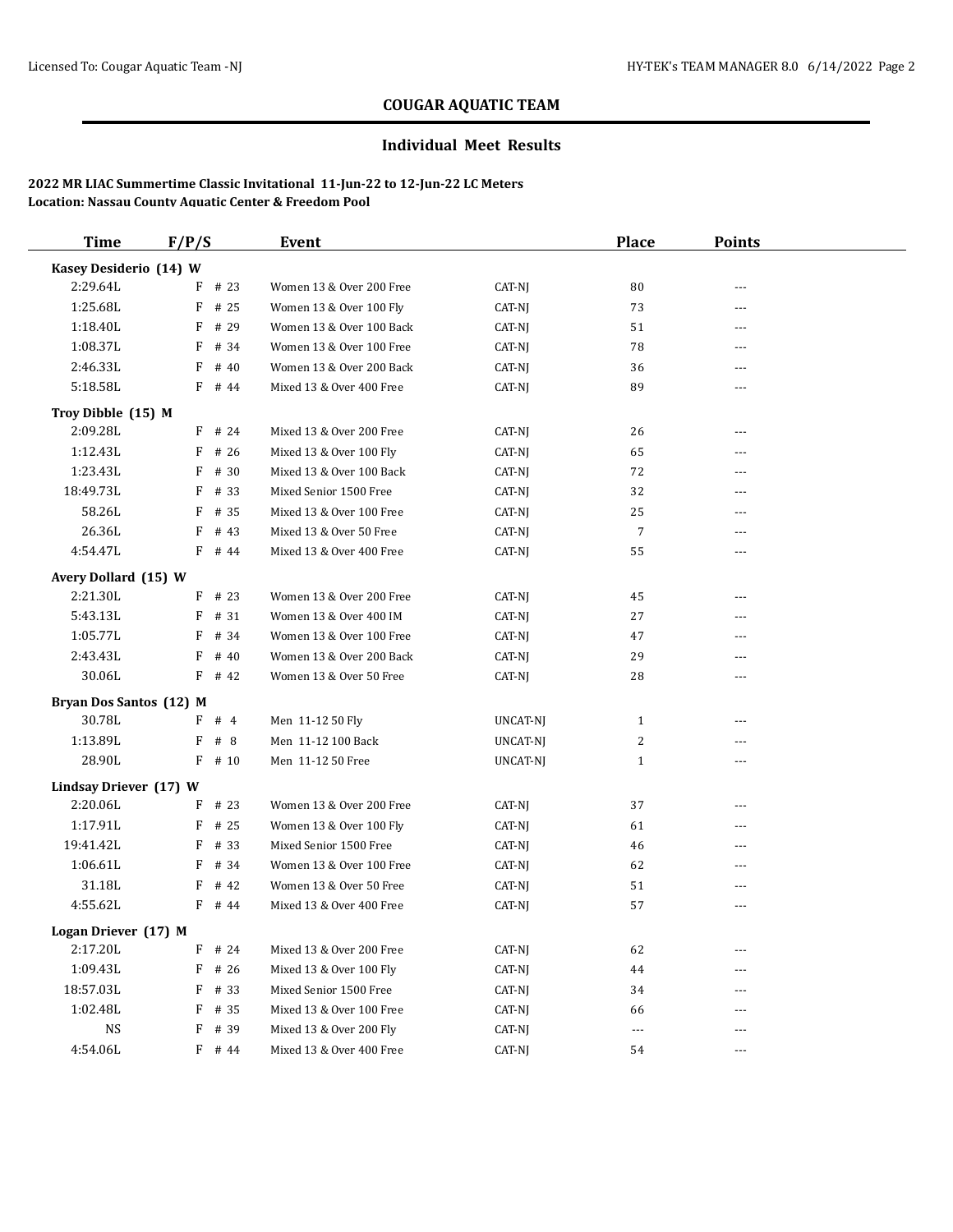### **Individual Meet Results**

| <b>Time</b>                     | F/P/S     | Event                      |          | <b>Place</b>   | <b>Points</b>  |  |
|---------------------------------|-----------|----------------------------|----------|----------------|----------------|--|
| Joshua Dueno (11) M             |           |                            |          |                |                |  |
| 43.55L DQ                       | F # 4     | Men 11-12 50 Fly           | CAT-NJ   | $\cdots$       | ---            |  |
| 1:40.25L                        | F # 8     | Men 11-12 100 Back         | CAT-NJ   | 49             | $---$          |  |
| 39.48L                          | # 10<br>F | Men 11-12 50 Free          | CAT-NJ   | 50             | ---            |  |
| 1:30.24L                        | F<br># 46 | Men 11-12 100 Free         | CAT-NJ   | 66             | $\cdots$       |  |
| 46.93L                          | # 50<br>F | Men 11-12 50 Back          | CAT-NJ   | 61             | ---            |  |
| 2:07.51L DQ                     | $F$ # 52  | Men 11-12 100 Breast       | CAT-NJ   | $\cdots$       | ---            |  |
| Mia Dungo (14) W                |           |                            |          |                |                |  |
| 2:42.70L                        | $F$ # 23  | Women 13 & Over 200 Free   | CAT-NJ   | 103            | $\cdots$       |  |
| 1:24.16L                        | # 29<br>F | Women 13 & Over 100 Back   | CAT-NJ   | 73             | $---$          |  |
| 1:14.79L                        | $F$ # 34  | Women 13 & Over 100 Free   | CAT-NJ   | 112            | ---            |  |
| 1:35.92L                        | $F$ # 36  | Women 13 & Over 100 Breast | CAT-NJ   | 33             | $\frac{1}{2}$  |  |
| 34.46L                          | $F$ # 42  | Women 13 & Over 50 Free    | CAT-NJ   | 94             | ---            |  |
| Natasha Duran-Gonzalez (12) W   |           |                            |          |                |                |  |
| 38.72L                          | F # 3     | Women 11-12 50 Fly         | UNCAT-NJ | 23             | $---$          |  |
| 32.11L                          | F # 9     | Women 11-12 50 Free        | UNCAT-NJ | $\overline{7}$ | $---$          |  |
| 3:12.58L                        | $F$ # 11  | Women 11-12 200 IM         | UNCAT-NJ | 31             | $\overline{a}$ |  |
| Julianne Eckert (18) W          |           |                            |          |                |                |  |
| 1:14.27L                        | $F$ # 34  | Women 13 & Over 100 Free   | CAT-NJ   | 110            | $\frac{1}{2}$  |  |
| 33.17L                          | $F$ # 42  | Women 13 & Over 50 Free    | CAT-NJ   | 83             | ---            |  |
| 5:37.49L                        | F # 44    | Mixed 13 & Over 400 Free   | CAT-NJ   | 98             | $---$          |  |
| Noah Egusquiza Bronstein (11) M |           |                            |          |                |                |  |
| 1:01.05L                        | F # 4     | Men 11-12 50 Fly           | CAT-NJ   | 44             | ---            |  |
| 1:54.87L                        | $F$ # 8   | Men 11-12 100 Back         | CAT-NJ   | 55             | ---            |  |
| 43.80L                          | $F$ # 10  | Men 11-12 50 Free          | CAT-NJ   | 55             | ---            |  |
| Annie Enslin (15) W             |           |                            |          |                |                |  |
| 1:20.79L                        | $F$ # 34  | Women 13 & Over 100 Free   | CAT-NJ   | 129            | ---            |  |
| 1:37.23L                        | $F$ # 36  | Women 13 & Over 100 Breast | CAT-NJ   | 35             | $\overline{a}$ |  |
| 37.18L                          | $F$ # 42  | Women 13 & Over 50 Free    | CAT-NJ   | 106            | ---            |  |
| Hannah Ewing (16) W             |           |                            |          |                |                |  |
| 2:25.65L                        | $F$ # 23  | Women 13 & Over 200 Free   | CAT-NJ   | 63             | ---            |  |
| 1:20.21L                        | $F$ # 29  | Women 13 & Over 100 Back   | CAT-NJ   | 59             | ---            |  |
| 1:06.78L                        | $F$ # 34  | Women 13 & Over 100 Free   | $CAT-NJ$ | 63             |                |  |
| 30.55L                          | $F$ # 42  | Women 13 & Over 50 Free    | CAT-NJ   | 40             |                |  |
| 5:05.33L                        | $F$ # 44  | Mixed 13 & Over 400 Free   | CAT-NJ   | 74             | $\cdots$       |  |
| Ron Feldman (14) M              |           |                            |          |                |                |  |
| 2:28.09L                        | $F$ # 24  | Mixed 13 & Over 200 Free   | CAT-NJ   | 96             | $---$          |  |
| 1:21.22L                        | $F$ # 26  | Mixed 13 & Over 100 Fly    | CAT-NJ   | 83             | ---            |  |
| 1:22.02L                        | $F$ # 30  | Mixed 13 & Over 100 Back   | CAT-NJ   | 66             | ---            |  |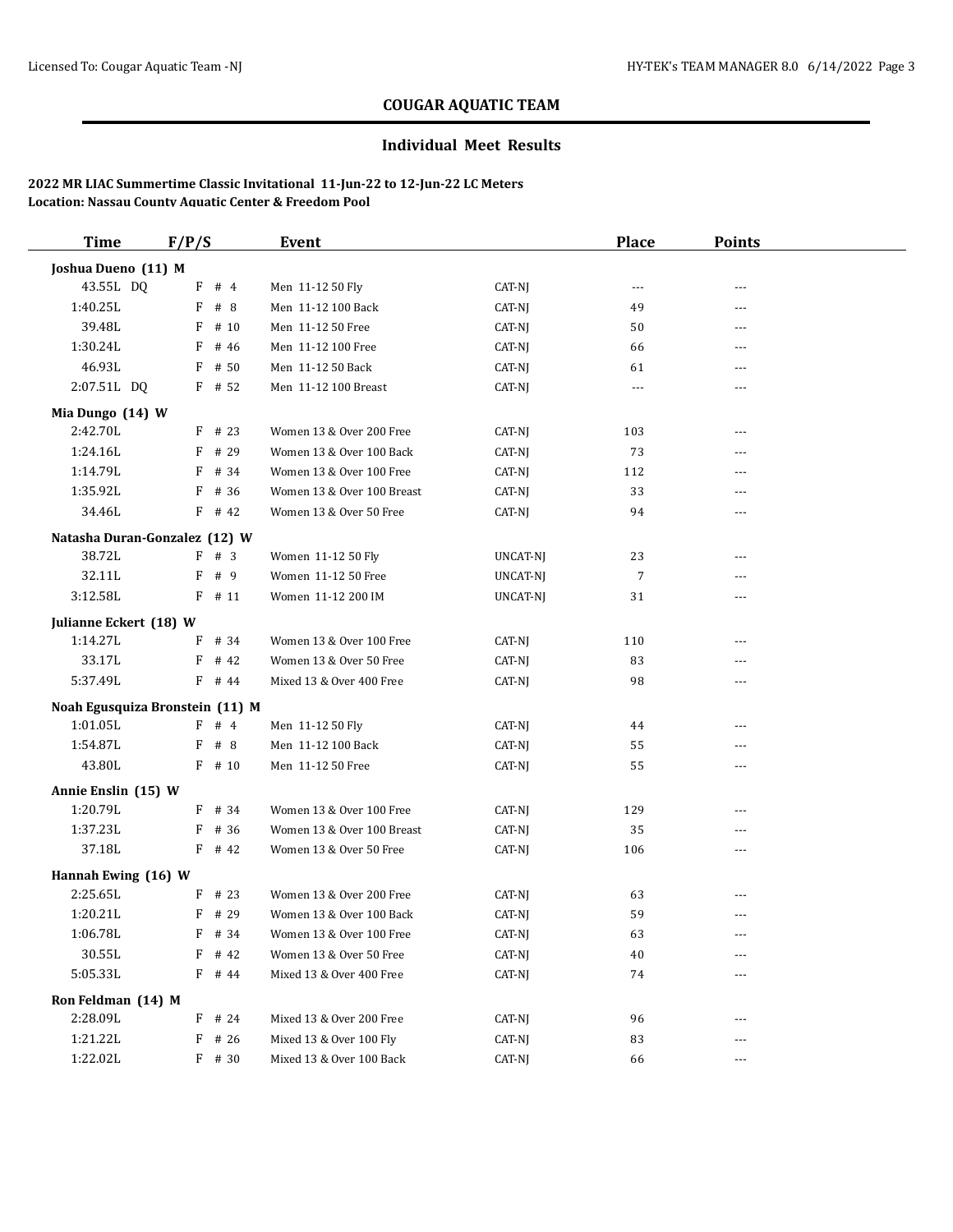### **Individual Meet Results**

| <b>Time</b>                  | F/P/S |          | Event                      |        | <b>Place</b> | <b>Points</b>  |  |
|------------------------------|-------|----------|----------------------------|--------|--------------|----------------|--|
| Jones Fishbein (11) M        |       |          |                            |        |              |                |  |
| 3:34.89L                     | F     | #2       | Men 11-12 200 Free         | CAT-NJ | 50           | $-$            |  |
| 51.81L                       | F     | #4       | Men 11-12 50 Fly           | CAT-NJ | 43           | ---            |  |
| 43.15L                       | F     | # 10     | Men 11-12 50 Free          | CAT-NJ | 54           | $\overline{a}$ |  |
| 1:36.26L                     | F     | # 46     | Men 11-12 100 Free         | CAT-NJ | 68           | ---            |  |
| 50.51L                       |       | $F$ # 50 | Men 11-12 50 Back          | CAT-NJ | 65           | $---$          |  |
| Caitlin Foung (16) W         |       |          |                            |        |              |                |  |
| 2:21.67L                     |       | $F$ # 23 | Women 13 & Over 200 Free   | CAT-NJ | 46           | ---            |  |
| 1:12.93L                     |       | $F$ # 25 | Women 13 & Over 100 Fly    | CAT-NJ | 35           | $\cdots$       |  |
| 1:15.61L                     |       | $F$ # 29 | Women 13 & Over 100 Back   | CAT-NJ | 31           | ---            |  |
| Lily Foung (17) W            |       |          |                            |        |              |                |  |
| 2:28.43L                     |       | $F$ # 23 | Women 13 & Over 200 Free   | CAT-NJ | 73           | $- - -$        |  |
| 3:01.37L                     | F     | # 27     | Women 13 & Over 200 Breast | CAT-NJ | 8            | $---$          |  |
| 1:09.38L                     | F     | # 34     | Women 13 & Over 100 Free   | CAT-NJ | 90           | ---            |  |
| 1:24.76L                     | F     | # 36     | Women 13 & Over 100 Breast | CAT-NJ | 10           | $\sim$         |  |
| 31.97L                       |       | $F$ # 42 | Women 13 & Over 50 Free    | CAT-NJ | 72           | $\overline{a}$ |  |
| Lucas Foung (14) M           |       |          |                            |        |              |                |  |
| 2:13.03L                     |       | $F$ # 24 | Mixed 13 & Over 200 Free   | CAT-NJ | 40           | $\overline{a}$ |  |
| 2:55.76L                     |       | $F$ # 28 | Mixed 13 & Over 200 Breast | CAT-NJ | 18           | $- - -$        |  |
| 5:21.10L                     |       | $F$ # 32 | Mixed 13 & Over 400 IM     | CAT-NJ | 24           | $\overline{a}$ |  |
| 1:01.91L                     |       | $F$ # 35 | Mixed 13 & Over 100 Free   | CAT-NJ | 60           | $\sim$         |  |
| 1:20.73L                     | F     | # 37     | Mixed 13 & Over 100 Breast | CAT-NJ | 22           | ---            |  |
| 28.23L                       |       | $F$ # 43 | Mixed 13 & Over 50 Free    | CAT-NJ | 37           | $\overline{a}$ |  |
| Sloan Frame (10) W           |       |          |                            |        |              |                |  |
| 1:43.79L                     |       | $F$ # 13 | Women 10 & Under 100 Free  | CAT-NJ | 32           | $---$          |  |
| 56.72L                       | F     | # 17     | Women 10 & Under 50 Back   | CAT-NJ | 41           | ---            |  |
| 1:12.48L                     | F     | # 19     | Women 10 & Under 50 Breast | CAT-NJ | 46           | $\overline{a}$ |  |
| 44.66L                       | F     | # 54     | Women 10 & Under 50 Free   | CAT-NJ | 26           | ---            |  |
| 1:01.93L                     | F     | # 56     | Women 10 & Under 50 Fly    | CAT-NJ | 25           | ---            |  |
| 1:50.50L                     |       | $F$ # 58 | Women 10 & Under 100 Back  | CAT-NJ | 14           | $\overline{a}$ |  |
| <b>Bailey Gardner (10) W</b> |       |          |                            |        |              |                |  |
| 1:51.68L                     |       | $F$ # 13 | Women 10 & Under 100 Free  | CAT-NJ | 39           | $\sim$         |  |
| 56.03L                       |       | $F$ # 17 | Women 10 & Under 50 Back   | CAT-NJ | 40           | $\sim$         |  |
| 1:05.02L                     |       | $F$ # 19 | Women 10 & Under 50 Breast | CAT-NJ | 34           | $\overline{a}$ |  |
| Luke Gardner (14) M          |       |          |                            |        |              |                |  |
| 2:22.19L                     |       | $F$ # 24 | Mixed 13 & Over 200 Free   | CAT-NJ | 85           | $- - -$        |  |
| 1:18.07L                     |       | $F$ # 26 | Mixed 13 & Over 100 Fly    | CAT-NJ | 78           |                |  |
| 1:23.37L                     |       | $F$ # 30 | Mixed 13 & Over 100 Back   | CAT-NJ | 71           | $- - -$        |  |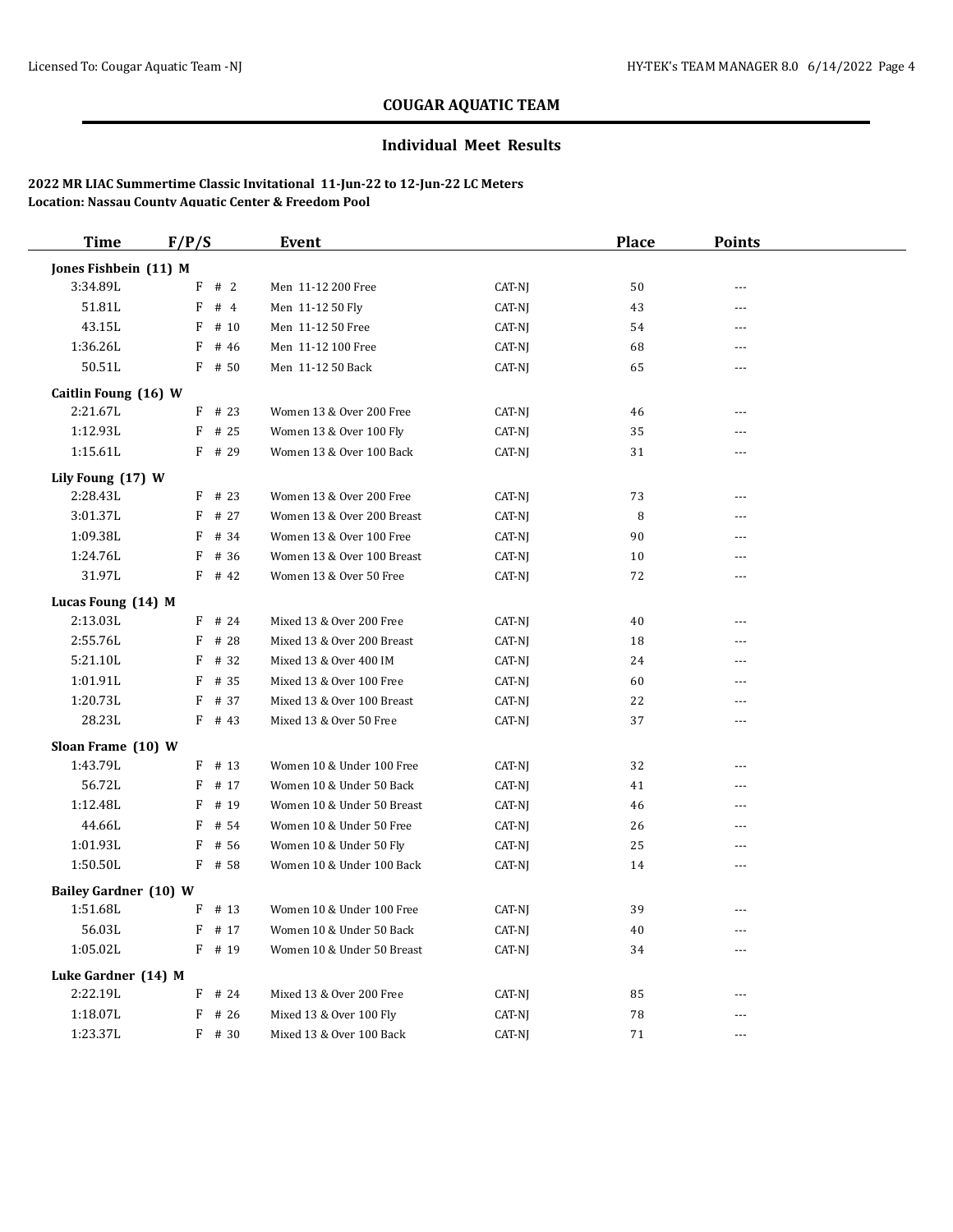### **Individual Meet Results**

| <b>Time</b>             | F/P/S     | <b>Event</b>                     |        | <b>Place</b> | <b>Points</b> |  |
|-------------------------|-----------|----------------------------------|--------|--------------|---------------|--|
| Thomas Gaughan (16) M   |           |                                  |        |              |               |  |
| 2:10.42L                | $F$ # 24  | Mixed 13 & Over 200 Free         | CAT-NJ | 32           | ---           |  |
| 1:07.17L                | $F$ # 26  | Mixed 13 & Over 100 Fly          | CAT-NJ | 31           | ---           |  |
| 5:27.11L                | $F$ # 32  | Mixed 13 & Over 400 IM           | CAT-NJ | 28           | ---           |  |
| 58.81L                  | $F$ # 35  | Mixed 13 & Over 100 Free         | CAT-NJ | 34           | ---           |  |
| 26.95L                  | F         | # 43<br>Mixed 13 & Over 50 Free  | CAT-NJ | 17           | ---           |  |
| 4:35.45L                | $F$ # 44  | Mixed 13 & Over 400 Free         | CAT-NJ | 15           | ---           |  |
| Keira Gilligan (15) W   |           |                                  |        |              |               |  |
| 2:29.46L                | $F$ # 23  | Women 13 & Over 200 Free         | CAT-NJ | 79           | ---           |  |
| 3:16.68L                | $F$ # 27  | Women 13 & Over 200 Breast       | CAT-NJ | 25           | ---           |  |
| 1:20.16L                | F         | # 29<br>Women 13 & Over 100 Back | CAT-NJ | 58           | ---           |  |
| 1:27.41L                | F # 36    | Women 13 & Over 100 Breast       | CAT-NJ | 16           | ---           |  |
| 2:49.50L                | F         | # 40<br>Women 13 & Over 200 Back | CAT-NJ | 43           | ---           |  |
| 30.94L                  | $F$ # 42  | Women 13 & Over 50 Free          | CAT-NJ | 46           |               |  |
|                         |           |                                  |        |              |               |  |
| Reagan Gilligan (15) W  |           |                                  |        |              |               |  |
| 2:15.04L                | # 23<br>F | Women 13 & Over 200 Free         | CAT-NJ | 19           | ---           |  |
| 1:13.75L                | $F$ # 25  | Women 13 & Over 100 Fly          | CAT-NJ | 39           | ---           |  |
| 19:04.46L               | $F$ # 33  | Mixed Senior 1500 Free           | CAT-NJ | 38           | ---           |  |
| 2:49.65L                | F # 38    | Women 13 & Over 200 Fly          | CAT-NJ | 24           | ---           |  |
| 2:41.08L                | F         | # 40<br>Women 13 & Over 200 Back | CAT-NJ | 24           | ---           |  |
| 4:47.77L                | $F$ # 44  | Mixed 13 & Over 400 Free         | CAT-NJ | 44           | ---           |  |
| Ari Glasman (14) M      |           |                                  |        |              |               |  |
| 2:22.28L                | $F$ # 24  | Mixed 13 & Over 200 Free         | CAT-NJ | 86           | ---           |  |
| 2:50.67L                | $F$ # 28  | Mixed 13 & Over 200 Breast       | CAT-NJ | 12           | ---           |  |
| 5:30.72L                | $F$ # 32  | Mixed 13 & Over 400 IM           | CAT-NJ | 29           | ---           |  |
| Henry Goodwin (14) M    |           |                                  |        |              |               |  |
| 2:21.33L                | $F$ # 24  | Mixed 13 & Over 200 Free         | CAT-NJ | 81           | ---           |  |
| 1:17.01L                | $F$ # 26  | Mixed 13 & Over 100 Fly          | CAT-NJ | 75           | ---           |  |
| 1:16.63L                | $F$ # 30  | Mixed 13 & Over 100 Back         | CAT-NJ | 51           | ---           |  |
| Brendan Guiliano (17) M |           |                                  |        |              |               |  |
| 1:05.94L                | $F$ # 26  | Mixed 13 & Over 100 Fly          | CAT-NJ | 26           | ---           |  |
| 1:05.80L                | $F$ # 30  | Mixed 13 & Over 100 Back         | CAT-NJ | 10           | ---           |  |
| 5:14.63L                | F # 32    | Mixed 13 & Over 400 IM           | CAT-NJ | 19           | ---           |  |
| 2:35.55L                | F # 39    | Mixed 13 & Over 200 Fly          | CAT-NJ | 20           | ---           |  |
| 2:23.93L                | F # 41    | Mixed 13 & Over 200 Back         | CAT-NJ | 10           |               |  |
| 27.56L                  | $F$ # 43  | Mixed 13 & Over 50 Free          | CAT-NJ | 24           |               |  |
|                         |           |                                  |        |              |               |  |
| David Hanin (12) M      |           |                                  |        |              |               |  |
| 2:45.11L                | F # 2     | Men 11-12 200 Free               | CAT-NJ | 27           | ---           |  |
| 37.32L                  | $F$ # 4   | Men 11-12 50 Fly                 | CAT-NJ | 20           |               |  |
| 3:27.44L                | F # 6     | Men 11-12 200 Breast             | CAT-NJ | 18           |               |  |
| 1:17.40L                | $F$ # 46  | Men 11-12 100 Free               | CAT-NJ | 42           |               |  |
| 1:22.21L                | $F$ # 48  | Men 11-12 100 Fly                | CAT-NJ | 16           | ---           |  |
| 1:39.10L                | $F$ # 52  | Men 11-12 100 Breast             | CAT-NJ | 19           | ---           |  |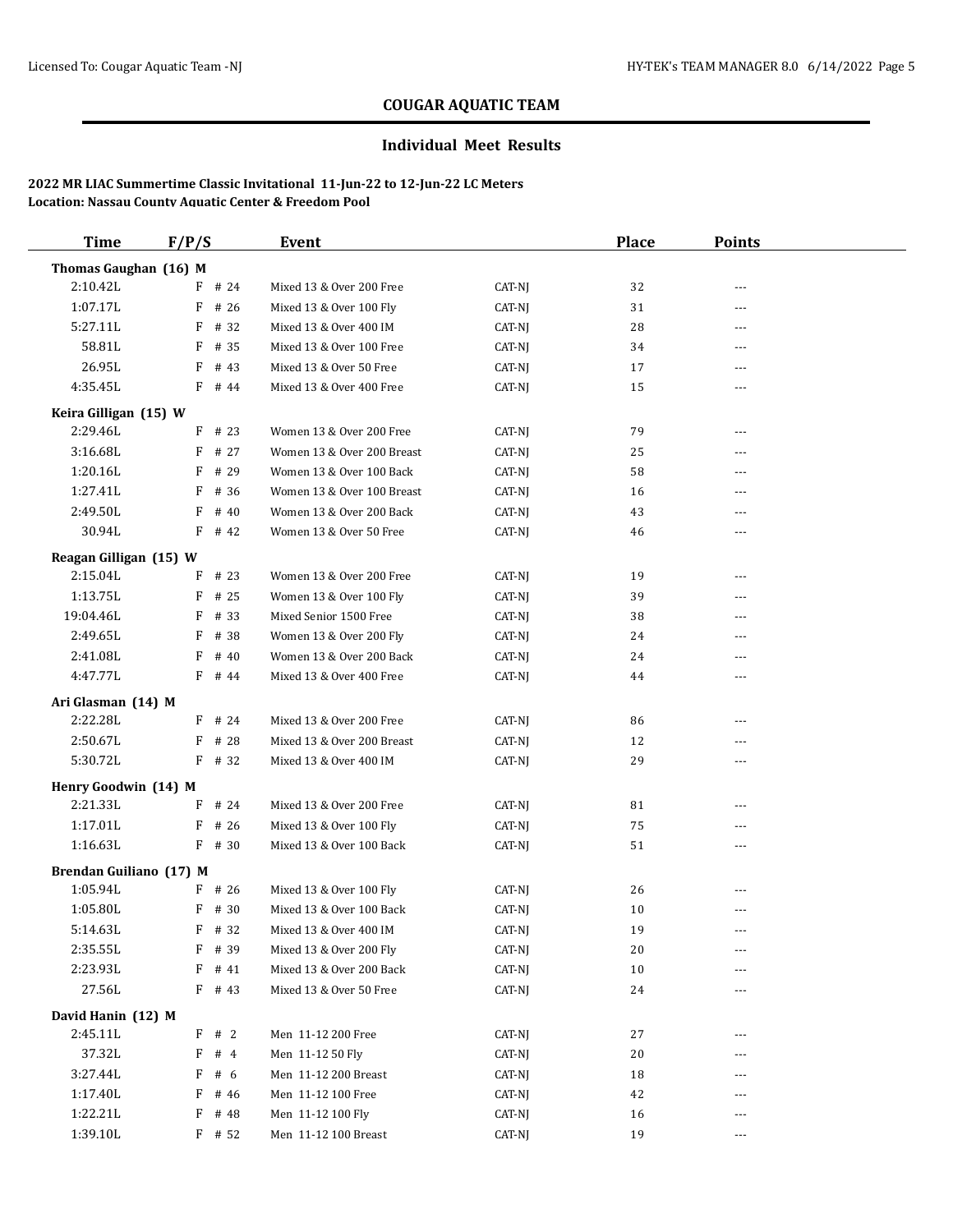### **Individual Meet Results**

| <b>Time</b>             | F/P/S     | Event                      |        | <b>Place</b>   | <b>Points</b>  |  |
|-------------------------|-----------|----------------------------|--------|----------------|----------------|--|
| Phoebe Hirsh (15) W     |           |                            |        |                |                |  |
| 2:54.25L                | $F$ # 23  | Women 13 & Over 200 Free   | CAT-NJ | 114            | $- - -$        |  |
| 1:29.41L                | F<br># 29 | Women 13 & Over 100 Back   | CAT-NJ | 86             | ---            |  |
| 1:20.12L                | F<br># 34 | Women 13 & Over 100 Free   | CAT-NJ | 125            | $---$          |  |
| 3:12.32L                | F<br># 40 | Women 13 & Over 200 Back   | CAT-NJ | 52             | $---$          |  |
| 35.66L                  | $F$ # 42  | Women 13 & Over 50 Free    | CAT-NJ | 100            | $\cdots$       |  |
| Katelyn Imbesi (13) W   |           |                            |        |                |                |  |
| 3:00.81L                | F<br># 23 | Women 13 & Over 200 Free   | CAT-NJ | 116            | $\cdots$       |  |
| 3:55.01L                | F<br># 27 | Women 13 & Over 200 Breast | CAT-NJ | 43             | $\cdots$       |  |
| 1:37.83L                | F<br># 29 | Women 13 & Over 100 Back   | CAT-NJ | 99             | ---            |  |
| 1:20.63L                | F<br># 34 | Women 13 & Over 100 Free   | CAT-NJ | 128            | $---$          |  |
| 1:48.48L                | # 36<br>F | Women 13 & Over 100 Breast | CAT-NJ | 51             | ---            |  |
| 35.50L                  | $F$ # 42  | Women 13 & Over 50 Free    | CAT-NJ | 98             | ---            |  |
| Sonia Jagen (13) W      |           |                            |        |                |                |  |
| 2:37.79L                | $F$ # 23  | Women 13 & Over 200 Free   | CAT-NJ | 94             | $\cdots$       |  |
| 3:22.00L                | F<br># 27 | Women 13 & Over 200 Breast | CAT-NJ | 32             | $\overline{a}$ |  |
| 1:28.86L                | $F$ # 29  | Women 13 & Over 100 Back   | CAT-NJ | 84             | $---$          |  |
| Ananya Jetley (11) W    |           |                            |        |                |                |  |
| 3:39.83L                | F # 1     | Women 11-12 200 Free       | CAT-NJ | 37             | ---            |  |
| DQ                      | F<br># 7  | Women 11-12 100 Back       | CAT-NJ | $\overline{a}$ | $\overline{a}$ |  |
| <b>DQ</b>               | F # 9     | Women 11-12 50 Free        | CAT-NJ | $\cdots$       | $\cdots$       |  |
| Evangelia Keegan (11) W |           |                            |        |                |                |  |
| 3:33.35L                | $F$ # 1   | Women 11-12 200 Free       | CAT-NJ | 36             | ---            |  |
| 1:50.51L                | F<br># 7  | Women 11-12 100 Back       | CAT-NJ | 46             | ---            |  |
| 40.76L                  | F # 9     | Women 11-12 50 Free        | CAT-NJ | 47             | $\overline{a}$ |  |
| Madison Klak (16) W     |           |                            |        |                |                |  |
| 2:21.82L                | $F$ # 23  | Women 13 & Over 200 Free   | CAT-NJ | 47             | $---$          |  |
| 1:11.85L                | F<br># 29 | Women 13 & Over 100 Back   | CAT-NJ | 16             | ---            |  |
| 6:05.80L                | F<br># 31 | Women 13 & Over 400 IM     | CAT-NJ | 33             | $---$          |  |
| 1:05.41L                | F<br># 34 | Women 13 & Over 100 Free   | CAT-NJ | 38             | $\cdots$       |  |
| 2:34.41L                | F<br># 40 | Women 13 & Over 200 Back   | CAT-NJ | 14             | ---            |  |
| 31.16L                  | $F$ # 42  | Women 13 & Over 50 Free    | CAT-NJ | 50             | ---            |  |
| Riley Kopp (15) W       |           |                            |        |                |                |  |
| 2:24.43L                | $F$ # 23  | Women 13 & Over 200 Free   | CAT-NJ | 56             | $---$          |  |
| 3:11.81L                | $F$ # 27  | Women 13 & Over 200 Breast | CAT-NJ | 19             | ---            |  |
| 19:46.50L               | F<br># 33 | Mixed Senior 1500 Free     | CAT-NJ | 47             | $---$          |  |
| 1:08.47L                | F<br># 34 | Women 13 & Over 100 Free   | CAT-NJ | 79             | ---            |  |
| 2:46.98L                | F<br># 40 | Women 13 & Over 200 Back   | CAT-NJ | 38             | ---            |  |
| 4:58.33L                | $F$ # 44  | Mixed 13 & Over 400 Free   | CAT-NJ | 68             | ---            |  |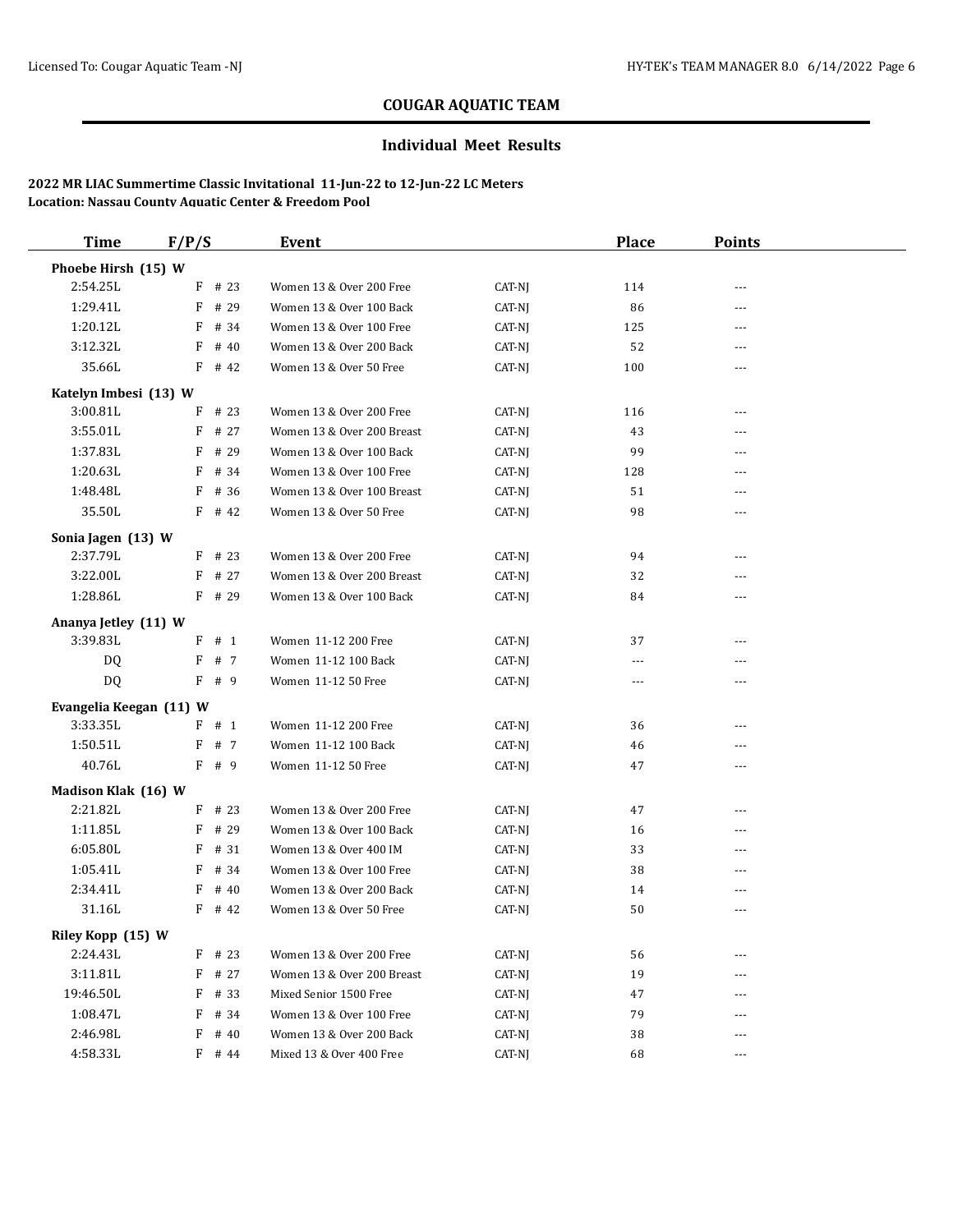### **Individual Meet Results**

| <b>Time</b>             | F/P/S                | Event                      |        | <b>Place</b> | <b>Points</b>  |  |
|-------------------------|----------------------|----------------------------|--------|--------------|----------------|--|
| Nick Krukovsky (11) M   |                      |                            |        |              |                |  |
| 1:37.36L                | #8<br>F              | Men 11-12 100 Back         | CAT-NJ | 42           | $- - -$        |  |
| 39.08L                  | F<br># 10            | Men 11-12 50 Free          | CAT-NJ | 48           | ---            |  |
| 3:37.21L                | F<br># 12            | Men 11-12 200 IM           | CAT-NJ | 30           | $- - -$        |  |
| 1:24.97L                | F<br># 46            | Men 11-12 100 Free         | CAT-NJ | 58           | $\cdots$       |  |
| 46.62L                  | F<br># 50            | Men 11-12 50 Back          | CAT-NJ | 60           | $- - -$        |  |
| 2:05.72L                | $F$ # 52             | Men 11-12 100 Breast       | CAT-NJ | 52           | $\overline{a}$ |  |
| Alejandra Laynez (17) W |                      |                            |        |              |                |  |
| 2:17.16L                | $F$ # 23             | Women 13 & Over 200 Free   | CAT-NJ | 27           | ---            |  |
| 1:09.76L                | F<br># 25            | Women 13 & Over 100 Fly    | CAT-NJ | 16           | ---            |  |
| 5:26.67L                | # 31<br>F            | Women 13 & Over 400 IM     | CAT-NJ | 13           | $---$          |  |
| 1:04.31L                | # 34<br>F            | Women 13 & Over 100 Free   | CAT-NJ | 26           | ---            |  |
| 2:31.23L                | F<br># 38            | Women 13 & Over 200 Fly    | CAT-NJ | 8            | $- - -$        |  |
| 4:47.39L                | $F$ # 44             | Mixed 13 & Over 400 Free   | CAT-NJ | 42           | $\sim$ $\sim$  |  |
| Angel Laynez (18) M     |                      |                            |        |              |                |  |
| 2:14.94L                | $F$ # 24             | Mixed 13 & Over 200 Free   | CAT-NJ | 48           | $\cdots$       |  |
| 1:11.89L                | # 26<br>F            | Mixed 13 & Over 100 Fly    | CAT-NJ | 62           | ---            |  |
| 1:12.10L                | # 30<br>F            | Mixed 13 & Over 100 Back   | CAT-NJ | 37           | $- - -$        |  |
| 1:00.86L                | # 35<br>F            | Mixed 13 & Over 100 Free   | CAT-NJ | 52           | ---            |  |
| 26.34L                  | F<br># 43            | Mixed 13 & Over 50 Free    | CAT-NJ | 6            | $- - -$        |  |
| 4:49.27L                | F # 44               | Mixed 13 & Over 400 Free   | CAT-NJ | 48           | $\overline{a}$ |  |
| Daniel Laynez (10) M    |                      |                            |        |              |                |  |
| 1:30.22L                | $F$ # 14             | Men 10 & Under 100 Free    | CAT-NJ | 21           | $\cdots$       |  |
| 49.45L                  | F<br># 18            | Men 10 & Under 50 Back     | CAT-NJ | 22           | ---            |  |
| 57.18L                  | F<br># 20            | Men 10 & Under 50 Breast   | CAT-NJ | 19           | ---            |  |
| 42.27L                  | # 55<br>F            | Men 10 & Under 50 Free     | CAT-NJ | 24           | ---            |  |
| 1:46.33L                | F<br># 59            | Men 10 & Under 100 Back    | CAT-NJ | 14           | $- - -$        |  |
| 2:03.66L                | $F$ # 61             | Men 10 & Under 100 Breast  | CAT-NJ | 16           | ---            |  |
| Leticia Laynez (15) W   |                      |                            |        |              |                |  |
| 1:11.90L                | $\mathbf{F}$<br># 25 | Women 13 & Over 100 Fly    | CAT-NJ | 29           | $- - -$        |  |
| 3:01.32L                | # 27<br>F            | Women 13 & Over 200 Breast | CAT-NJ | 7            | ---            |  |
| 5:32.29L                | # 31<br>F            | Women 13 & Over 400 IM     | CAT-NJ | 16           | $---$          |  |
| 1:24.64L                | F<br># 36            | Women 13 & Over 100 Breast | CAT-NJ | 9            | $---$          |  |
| 2:37.21L                | F # 38               | Women 13 & Over 200 Fly    | CAT-NJ | 12           | $\cdots$       |  |
| 2:41.63L                | $F$ # 40             | Women 13 & Over 200 Back   | CAT-NJ | 26           | ---            |  |
| Ella Lepis (15) W       |                      |                            |        |              |                |  |
| 2:21.19L                | $F$ # 23             | Women 13 & Over 200 Free   | CAT-NJ | 43           | $---$          |  |
| 1:14.15L                | F<br># 25            | Women 13 & Over 100 Fly    | CAT-NJ | 40           | ---            |  |
| 18:35.58L               | F<br># 33            | Mixed Senior 1500 Free     | CAT-NJ | $27\,$       | $---$          |  |
| 2:41.68L                | # 38<br>F            | Women 13 & Over 200 Fly    | CAT-NJ | 16           | ---            |  |
| 2:49.76L                | F<br># 40            | Women 13 & Over 200 Back   | CAT-NJ | 44           | $- - -$        |  |
| 4:53.66L                | $F$ # 44             | Mixed 13 & Over 400 Free   | CAT-NJ | 53           | $---$          |  |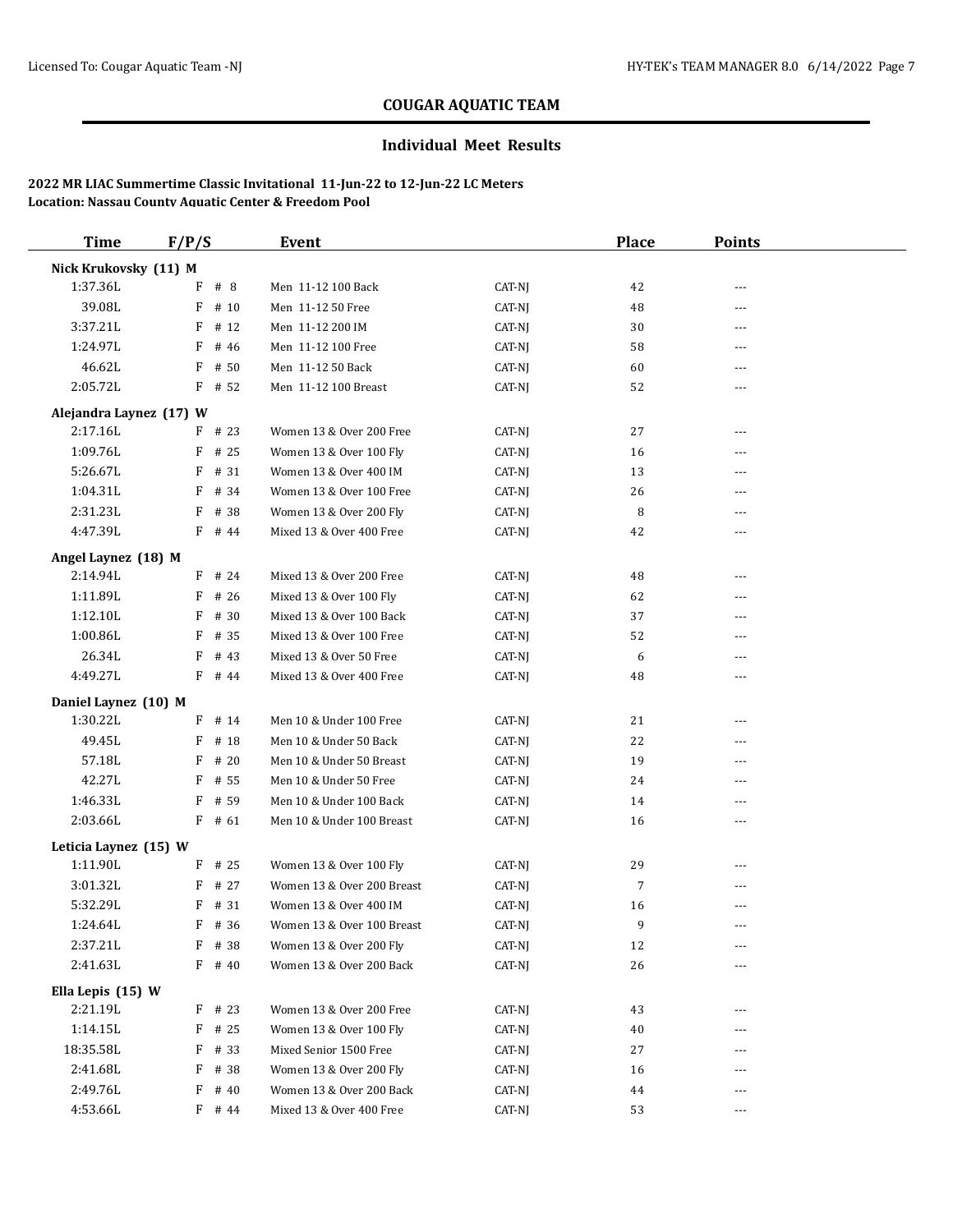#### **Individual Meet Results**

| <b>Time</b>                             | F/P/S     | Event                      |        | <b>Place</b> | <b>Points</b>  |  |
|-----------------------------------------|-----------|----------------------------|--------|--------------|----------------|--|
| Brooke Lord (13) W                      |           |                            |        |              |                |  |
| 3:11.11L                                | $F$ # 23  | Women 13 & Over 200 Free   | CAT-NJ | 120          | $\sim$ $\sim$  |  |
| 1:54.27L                                | F<br># 25 | Women 13 & Over 100 Fly    | CAT-NJ | 85           | $---$          |  |
| 1:38.85L                                | # 29<br>F | Women 13 & Over 100 Back   | CAT-NJ | 100          | ---            |  |
| 1:29.40L                                | $F$ # 34  | Women 13 & Over 100 Free   | CAT-NJ | 134          | $\cdots$       |  |
| 1:53.12L DQ                             | F<br># 36 | Women 13 & Over 100 Breast | CAT-NJ | $\cdots$     | $\overline{a}$ |  |
| 38.73L                                  | $F$ # 42  | Women 13 & Over 50 Free    | CAT-NJ | 109          | $\cdots$       |  |
| Sasha Lukonen (17) W                    |           |                            |        |              |                |  |
| 2:31.72L                                | $F$ # 23  | Women 13 & Over 200 Free   | CAT-NJ | 85           | $---$          |  |
| 3:30.10L                                | $F$ # 27  | Women 13 & Over 200 Breast | CAT-NJ | 37           | $---$          |  |
| 20:33.80L                               | # 33<br>F | Mixed Senior 1500 Free     | CAT-NJ | 49           | ---            |  |
| 1:12.87L                                | F<br># 34 | Women 13 & Over 100 Free   | CAT-NJ | 104          | $---$          |  |
| 2:54.15L                                | # 40<br>F | Women 13 & Over 200 Back   | CAT-NJ | 46           | $\sim$ $\sim$  |  |
| 5:08.83L                                | F # 44    | Mixed 13 & Over 400 Free   | CAT-NJ | 79           | $\frac{1}{2}$  |  |
| Sofia Maffettone (9) W                  |           |                            |        |              |                |  |
| 2:00.56L                                | F<br># 13 | Women 10 & Under 100 Free  | CAT-NJ | 47           | ---            |  |
| 1:02.86L                                | F<br># 17 | Women 10 & Under 50 Back   | CAT-NJ | 52           | ---            |  |
| 1:14.06L                                | # 19<br>F | Women 10 & Under 50 Breast | CAT-NJ | 47           | ---            |  |
| 52.84L                                  | $F$ # 54  | Women 10 & Under 50 Free   | CAT-NJ | 41           | $\frac{1}{2}$  |  |
| 1:22.57L                                | F<br># 56 | Women 10 & Under 50 Fly    | CAT-NJ | 32           | ---            |  |
| 2:26.50L                                | $F$ # 58  | Women 10 & Under 100 Back  | CAT-NJ | 32           | $\cdots$       |  |
|                                         |           |                            |        |              |                |  |
| Maeko Angela Marapao (15) W<br>2:38.77L | $F$ # 23  | Women 13 & Over 200 Free   | CAT-NJ | 96           | ---            |  |
| 3:38.43L                                | $F$ # 27  | Women 13 & Over 200 Breast | CAT-NJ | 40           | $\cdots$       |  |
| 1:30.61L                                | $F$ # 29  | Women 13 & Over 100 Back   | CAT-NJ | 90           | $\cdots$       |  |
|                                         |           |                            |        |              |                |  |
| Ella Marzullo (11) W                    |           |                            |        |              |                |  |
| 42.72L                                  | F # 3     | Women 11-12 50 Fly         | CAT-NJ | 37           | ---            |  |
| 1:42.74L                                | F # 7     | Women 11-12 100 Back       | CAT-NJ | 40           | $---$          |  |
| 41.21L                                  | F # 9     | Women 11-12 50 Free        | CAT-NJ | 50           | ---            |  |
| 1:28.19L                                | F<br># 45 | Women 11-12 100 Free       | CAT-NJ | 69           | $\cdots$       |  |
| 45.98L                                  | # 49<br>F | Women 11-12 50 Back        | CAT-NJ | 50           | ---            |  |
| 2:06.95L                                | $F$ # 51  | Women 11-12 100 Breast     | CAT-NJ | 48           | ---            |  |
| <b>Christopher Mattesky (15) M</b>      |           |                            |        |              |                |  |
| 2:34.48L                                | $F$ # 24  | Mixed 13 & Over 200 Free   | CAT-NJ | 105          |                |  |
| 2:52.00L                                | # 28<br>F | Mixed 13 & Over 200 Breast | CAT-NJ | 14           | $---$          |  |
| 1:27.83L DQ                             | $F$ # 30  | Mixed 13 & Over 100 Back   | CAT-NJ | $\cdots$     | $---$          |  |
| 1:10.28L                                | $F$ # 35  | Mixed 13 & Over 100 Free   | CAT-NJ | 110          | $---$          |  |
| 1:19.41L                                | F<br># 37 | Mixed 13 & Over 100 Breast | CAT-NJ | 17           | $---$          |  |
| 31.02L                                  | $F$ # 43  | Mixed 13 & Over 50 Free    | CAT-NJ | 78           | ---            |  |
| Leonardo McCormick (13) M               |           |                            |        |              |                |  |
| 2:26.86L                                | $F$ # 24  | Mixed 13 & Over 200 Free   | CAT-NJ | 94           |                |  |
| 3:16.08L                                | F<br># 28 | Mixed 13 & Over 200 Breast | CAT-NJ | 35           | $\cdots$       |  |
| 5:57.80L DQ                             | F # 32    | Mixed 13 & Over 400 IM     | CAT-NJ | $\cdots$     | $\cdots$       |  |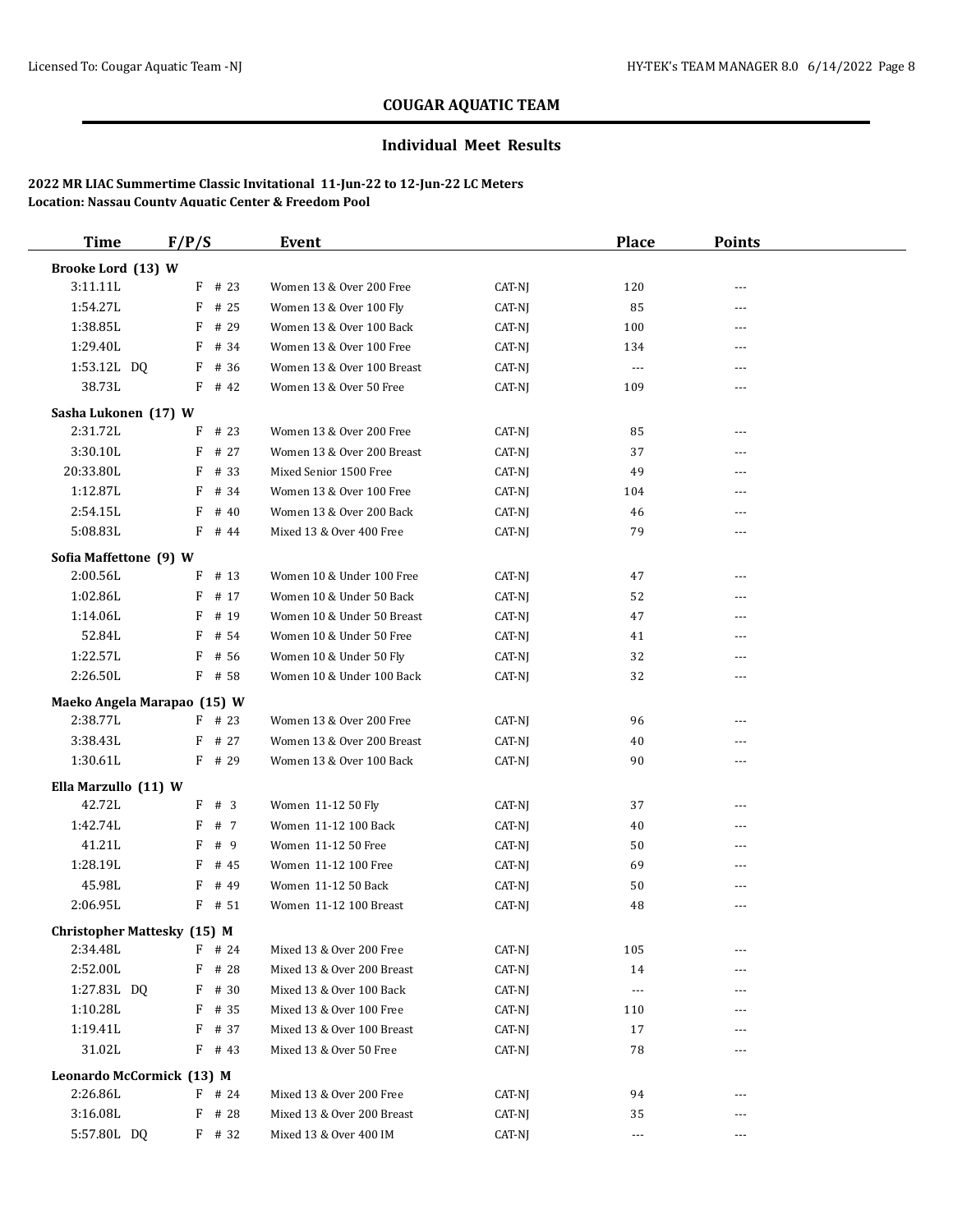### **Individual Meet Results**

| <b>Time</b>             | F/P/S     | Event                      |        | <b>Place</b>         | <b>Points</b>  |  |
|-------------------------|-----------|----------------------------|--------|----------------------|----------------|--|
| Mason McDonnell (10) M  |           |                            |        |                      |                |  |
| <b>NS</b>               | $F$ # 14  | Men 10 & Under 100 Free    | CAT-NJ | $\cdots$             | ---            |  |
| <b>NS</b>               | # 18<br>F | Men 10 & Under 50 Back     | CAT-NJ | $---$                | $---$          |  |
| NS                      | $F$ # 20  | Men 10 & Under 50 Breast   | CAT-NJ | $\cdots$             | ---            |  |
| NS                      | $F$ # 55  | Men 10 & Under 50 Free     | CAT-NJ | $\cdots$             | $---$          |  |
| NS                      | F<br># 59 | Men 10 & Under 100 Back    | CAT-NJ | $---$                | ---            |  |
| <b>NS</b>               | $F$ # 61  | Men 10 & Under 100 Breast  | CAT-NJ | $\cdots$             | ---            |  |
| Shannon McGowan (14) W  |           |                            |        |                      |                |  |
| 2:29.05L                | $F$ # 23  | Women 13 & Over 200 Free   | CAT-NJ | 76                   | ---            |  |
| 1:30.66L                | $F$ # 25  | Women 13 & Over 100 Fly    | CAT-NJ | 79                   | ---            |  |
| 1:26.77L                | $F$ # 29  | Women 13 & Over 100 Back   | CAT-NJ | 82                   | ---            |  |
| Lillian Mingione (12) W |           |                            |        |                      |                |  |
| 2:58.96L                | $F$ # 1   | Women 11-12 200 Free       | CAT-NJ | 33                   | ---            |  |
| 1:24.53L                | F<br># 7  | Women 11-12 100 Back       | CAT-NJ | 12                   | ---            |  |
| 36.90L                  | F<br># 9  | Women 11-12 50 Free        | CAT-NJ | 35                   | ---            |  |
| Grace Moran (13) W      |           |                            |        |                      |                |  |
| 3:06.96L                | $F$ # 23  | Women 13 & Over 200 Free   | CAT-NJ | 119                  | ---            |  |
| 1:37.18L                | # 25<br>F | Women 13 & Over 100 Fly    | CAT-NJ | 82                   | ---            |  |
| 1:41.83L                | F<br># 29 | Women 13 & Over 100 Back   | CAT-NJ | 101                  | $\overline{a}$ |  |
| 1:27.08L                | # 34<br>F | Women 13 & Over 100 Free   | CAT-NJ | 133                  | ---            |  |
| 1:47.74L                | # 36<br>F | Women 13 & Over 100 Breast | CAT-NJ | 50                   | $---$          |  |
| 38.66L                  | $F$ # 42  | Women 13 & Over 50 Free    | CAT-NJ | 108                  | ---            |  |
| Eli Muldoon (16) M      |           |                            |        |                      |                |  |
| 2:09.26L                | $F$ # 24  | Mixed 13 & Over 200 Free   | CAT-NJ | 25                   | $---$          |  |
| 1:02.99L                | # 26<br>F | Mixed 13 & Over 100 Fly    | CAT-NJ | 10                   | ---            |  |
| 2:59.22L                | F<br># 28 | Mixed 13 & Over 200 Breast | CAT-NJ | 22                   | ---            |  |
| 58.73L                  | F<br># 35 | Mixed 13 & Over 100 Free   | CAT-NJ | 33                   | ---            |  |
| 1:21.67L                | F<br># 37 | Mixed 13 & Over 100 Breast | CAT-NJ | 26                   | $\overline{a}$ |  |
| 4:41.27L                | $F$ # 44  | Mixed 13 & Over 400 Free   | CAT-NJ | 25                   | ---            |  |
| Caroline Murray (16) W  |           |                            |        |                      |                |  |
| 2:18.90L                | $F$ # 23  | Women 13 & Over 200 Free   | CAT-NJ | 29                   | ---            |  |
| 1:10.03L                | $F$ # 25  | Women 13 & Over 100 Fly    | CAT-NJ | 18                   | ---            |  |
| 1:14.30L                | $F$ # 29  | Women 13 & Over 100 Back   | CAT-NJ | $\ensuremath{^{24}}$ |                |  |
| 1:04.52L                | F<br># 34 | Women 13 & Over 100 Free   | CAT-NJ | 32                   | ---            |  |
| 2:33.10L                | F # 38    | Women 13 & Over 200 Fly    | CAT-NJ | 11                   | ---            |  |
| 4:43.33L                | F # 44    | Mixed 13 & Over 400 Free   | CAT-NJ | 31                   | ---            |  |
| Daniel Murray (13) M    |           |                            |        |                      |                |  |
| 2:45.96L                | $F$ # 24  | Mixed 13 & Over 200 Free   | CAT-NJ | 109                  |                |  |
| 1:32.50L                | F # 30    | Mixed 13 & Over 100 Back   | CAT-NJ | 77                   |                |  |
| 1:18.56L                | $F$ # 35  | Mixed 13 & Over 100 Free   | CAT-NJ | 118                  | ---            |  |
| 3:10.45L                | $F$ # 41  | Mixed 13 & Over 200 Back   | CAT-NJ | 48                   |                |  |
| 5:52.78L                | $F$ # 44  | Mixed 13 & Over 400 Free   | CAT-NJ | 100                  | $\cdots$       |  |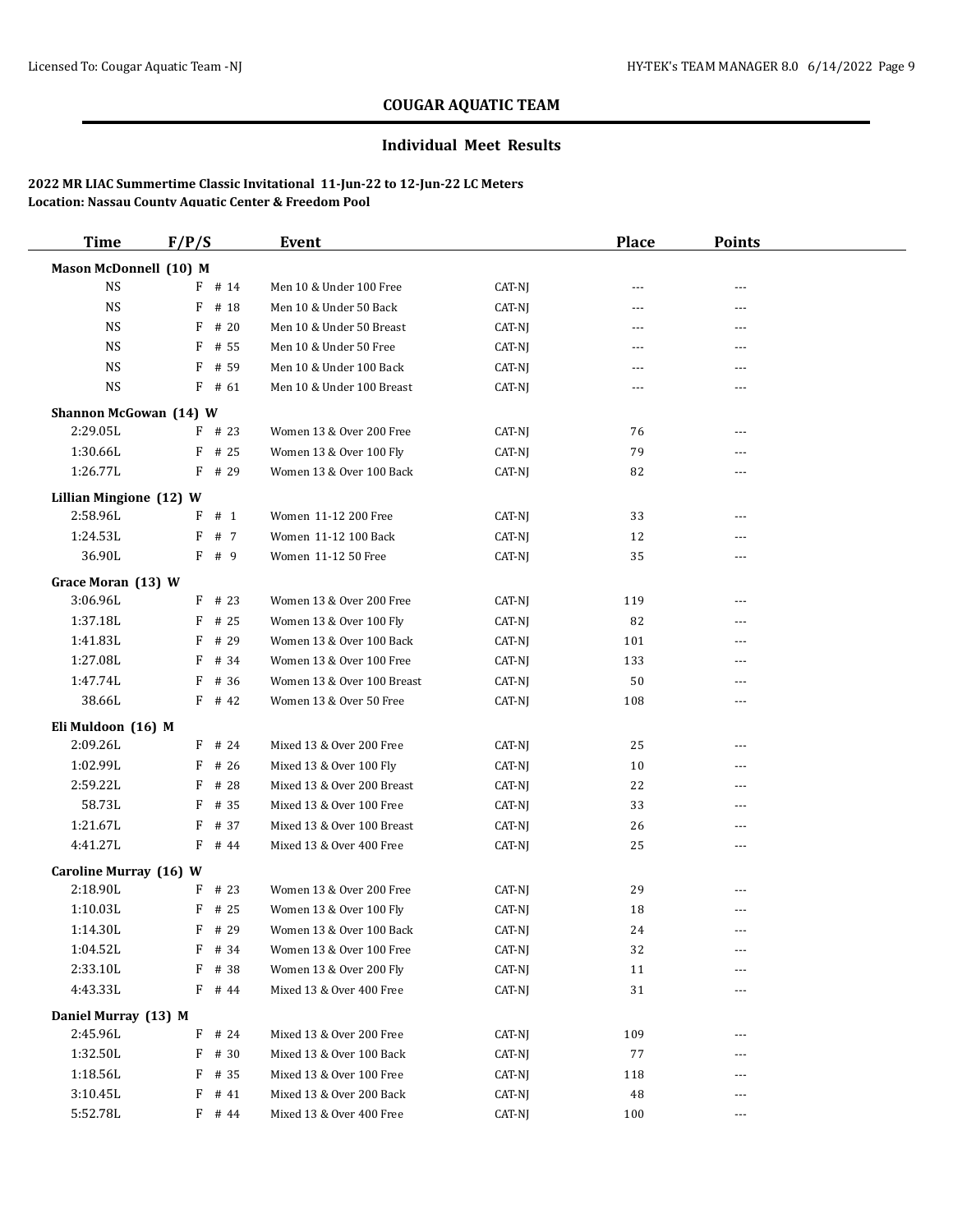### **Individual Meet Results**

| Femi Oshodi (14) M<br>2:16.02L<br>$F$ # 24<br>Mixed 13 & Over 200 Free<br>CAT-NJ<br>52<br>---<br>F # 28<br>3:09.09L<br>Mixed 13 & Over 200 Breast<br>CAT-NJ<br>30<br>---<br>1:13.09L<br>$F$ # 30<br>Mixed 13 & Over 100 Back<br>CAT-NJ<br>40<br>---<br>Max Pearson (14) M<br>2:21.41L<br>$F$ # 24<br>Mixed 13 & Over 200 Free<br>CAT-NJ<br>82<br>$\overline{a}$<br>1:11.16L<br>$F$ # 30<br>Mixed 13 & Over 100 Back<br>CAT-NJ<br>29<br>5:39.47L<br>$F$ # 32<br>38<br>Mixed 13 & Over 400 IM<br>CAT-NJ<br>---<br>Kyle Phillips (15) M<br>2:10.37L<br>$F$ # 24<br>Mixed 13 & Over 200 Free<br>CAT-NJ<br>30<br>---<br>2:54.13L<br>$F$ # 28<br>Mixed 13 & Over 200 Breast<br>CAT-NJ<br>16<br>---<br>1:16.35L<br>F # 30<br>Mixed 13 & Over 100 Back<br>CAT-NJ<br>50<br>---<br>18:11.79L<br>F<br># 33<br>Mixed Senior 1500 Free<br>CAT-NJ<br>18<br>---<br>1:01.72L<br># 35<br>Mixed 13 & Over 100 Free<br>58<br>F<br>CAT-NJ<br>---<br>2:41.25L<br>F<br># 41<br>Mixed 13 & Over 200 Back<br>CAT-NJ<br>34<br>---<br>4:39.68L<br>$F$ # 44<br>Mixed 13 & Over 400 Free<br>CAT-NJ<br>24<br>---<br>Lily Phillips (13) W<br>2:53.24L<br>$F$ # 23<br>Women 13 & Over 200 Free<br>CAT-NJ<br>112<br>---<br>3:44.16L<br>$F$ # 27<br>Women 13 & Over 200 Breast<br>CAT-NJ<br>42<br>---<br>1:36.74L<br># 29<br>Women 13 & Over 100 Back<br>98<br>F<br>CAT-NJ<br>---<br>1:21.23L<br>$F$ # 34<br>Women 13 & Over 100 Free<br>CAT-NJ<br>130<br>---<br>1:47.21L<br>$F$ # 36<br>Women 13 & Over 100 Breast<br>49<br>CAT-NJ<br>---<br>5:58.96L<br>Mixed 13 & Over 400 Free<br>$F$ # 44<br>CAT-NJ<br>101<br>---<br>Matthew Piacentini (16) M<br>2:11.42L<br>$F$ # 24<br>Mixed 13 & Over 200 Free<br>CAT-NJ<br>37<br>---<br>1:04.57L<br>$F$ # 26<br>Mixed 13 & Over 100 Fly<br>CAT-NJ<br>20<br>---<br>5:24.42L<br>F<br># 32<br>Mixed 13 & Over 400 IM<br>CAT-NJ<br>26<br>---<br>57.22L<br># 35<br>F<br>Mixed 13 & Over 100 Free<br>CAT-NJ<br>14<br>---<br>2:29.71L<br># 39<br>Mixed 13 & Over 200 Fly<br>F<br>CAT-NJ<br>14<br>---<br>4:47.67L<br>$F$ # 44<br>Mixed 13 & Over 400 Free<br>43<br>CAT-NJ<br>---<br>Amanda Rohde (17) W<br>2:21.24L<br>$F$ # 23<br>Women 13 & Over 200 Free<br>CAT-NJ<br>44<br>---<br>1:16.85L<br>$F$ # 29<br>$CAT-NJ$<br>Women 13 & Over 100 Back<br>42<br>$---$<br><b>NS</b><br>$F$ # 31<br>Women 13 & Over 400 IM<br>CAT-NJ<br>$\cdots$<br>---<br>1:05.55L<br>F # 34<br>Women 13 & Over 100 Free<br>CAT-NJ<br>41<br>2:43.93L<br>$F$ # 40<br>Women 13 & Over 200 Back<br>32<br>CAT-NJ<br>4:57.85L<br>$F$ # 44<br>67<br>Mixed 13 & Over 400 Free<br>CAT-NJ<br>Ashley Rohde (15) W<br>2:51.79L<br>$F$ # 23<br>Women 13 & Over 200 Free<br>CAT-NJ<br>111<br>1:28.52L DQ<br>Women 13 & Over 100 Back<br>$F$ # 29<br>CAT-NJ<br>$\sim$ $\sim$ $\sim$<br>1:19.05L<br>$F$ # 34<br>Women 13 & Over 100 Free<br>CAT-NJ<br>119<br>3:04.80L<br>$F$ # 40<br>Women 13 & Over 200 Back<br>CAT-NJ<br>51<br>$F$ # 42<br>Women 13 & Over 50 Free<br>CAT-NJ<br>107<br>--- | <b>Time</b> | F/P/S | Event | <b>Place</b> | <b>Points</b> |  |
|-----------------------------------------------------------------------------------------------------------------------------------------------------------------------------------------------------------------------------------------------------------------------------------------------------------------------------------------------------------------------------------------------------------------------------------------------------------------------------------------------------------------------------------------------------------------------------------------------------------------------------------------------------------------------------------------------------------------------------------------------------------------------------------------------------------------------------------------------------------------------------------------------------------------------------------------------------------------------------------------------------------------------------------------------------------------------------------------------------------------------------------------------------------------------------------------------------------------------------------------------------------------------------------------------------------------------------------------------------------------------------------------------------------------------------------------------------------------------------------------------------------------------------------------------------------------------------------------------------------------------------------------------------------------------------------------------------------------------------------------------------------------------------------------------------------------------------------------------------------------------------------------------------------------------------------------------------------------------------------------------------------------------------------------------------------------------------------------------------------------------------------------------------------------------------------------------------------------------------------------------------------------------------------------------------------------------------------------------------------------------------------------------------------------------------------------------------------------------------------------------------------------------------------------------------------------------------------------------------------------------------------------------------------------------------------------------------------------------------------------------------------------------------------------------------------------------------------------------------------------------------------------------------------------------------------------------------------|-------------|-------|-------|--------------|---------------|--|
|                                                                                                                                                                                                                                                                                                                                                                                                                                                                                                                                                                                                                                                                                                                                                                                                                                                                                                                                                                                                                                                                                                                                                                                                                                                                                                                                                                                                                                                                                                                                                                                                                                                                                                                                                                                                                                                                                                                                                                                                                                                                                                                                                                                                                                                                                                                                                                                                                                                                                                                                                                                                                                                                                                                                                                                                                                                                                                                                                           |             |       |       |              |               |  |
|                                                                                                                                                                                                                                                                                                                                                                                                                                                                                                                                                                                                                                                                                                                                                                                                                                                                                                                                                                                                                                                                                                                                                                                                                                                                                                                                                                                                                                                                                                                                                                                                                                                                                                                                                                                                                                                                                                                                                                                                                                                                                                                                                                                                                                                                                                                                                                                                                                                                                                                                                                                                                                                                                                                                                                                                                                                                                                                                                           |             |       |       |              |               |  |
|                                                                                                                                                                                                                                                                                                                                                                                                                                                                                                                                                                                                                                                                                                                                                                                                                                                                                                                                                                                                                                                                                                                                                                                                                                                                                                                                                                                                                                                                                                                                                                                                                                                                                                                                                                                                                                                                                                                                                                                                                                                                                                                                                                                                                                                                                                                                                                                                                                                                                                                                                                                                                                                                                                                                                                                                                                                                                                                                                           |             |       |       |              |               |  |
|                                                                                                                                                                                                                                                                                                                                                                                                                                                                                                                                                                                                                                                                                                                                                                                                                                                                                                                                                                                                                                                                                                                                                                                                                                                                                                                                                                                                                                                                                                                                                                                                                                                                                                                                                                                                                                                                                                                                                                                                                                                                                                                                                                                                                                                                                                                                                                                                                                                                                                                                                                                                                                                                                                                                                                                                                                                                                                                                                           |             |       |       |              |               |  |
|                                                                                                                                                                                                                                                                                                                                                                                                                                                                                                                                                                                                                                                                                                                                                                                                                                                                                                                                                                                                                                                                                                                                                                                                                                                                                                                                                                                                                                                                                                                                                                                                                                                                                                                                                                                                                                                                                                                                                                                                                                                                                                                                                                                                                                                                                                                                                                                                                                                                                                                                                                                                                                                                                                                                                                                                                                                                                                                                                           |             |       |       |              |               |  |
|                                                                                                                                                                                                                                                                                                                                                                                                                                                                                                                                                                                                                                                                                                                                                                                                                                                                                                                                                                                                                                                                                                                                                                                                                                                                                                                                                                                                                                                                                                                                                                                                                                                                                                                                                                                                                                                                                                                                                                                                                                                                                                                                                                                                                                                                                                                                                                                                                                                                                                                                                                                                                                                                                                                                                                                                                                                                                                                                                           |             |       |       |              |               |  |
|                                                                                                                                                                                                                                                                                                                                                                                                                                                                                                                                                                                                                                                                                                                                                                                                                                                                                                                                                                                                                                                                                                                                                                                                                                                                                                                                                                                                                                                                                                                                                                                                                                                                                                                                                                                                                                                                                                                                                                                                                                                                                                                                                                                                                                                                                                                                                                                                                                                                                                                                                                                                                                                                                                                                                                                                                                                                                                                                                           |             |       |       |              |               |  |
|                                                                                                                                                                                                                                                                                                                                                                                                                                                                                                                                                                                                                                                                                                                                                                                                                                                                                                                                                                                                                                                                                                                                                                                                                                                                                                                                                                                                                                                                                                                                                                                                                                                                                                                                                                                                                                                                                                                                                                                                                                                                                                                                                                                                                                                                                                                                                                                                                                                                                                                                                                                                                                                                                                                                                                                                                                                                                                                                                           |             |       |       |              |               |  |
|                                                                                                                                                                                                                                                                                                                                                                                                                                                                                                                                                                                                                                                                                                                                                                                                                                                                                                                                                                                                                                                                                                                                                                                                                                                                                                                                                                                                                                                                                                                                                                                                                                                                                                                                                                                                                                                                                                                                                                                                                                                                                                                                                                                                                                                                                                                                                                                                                                                                                                                                                                                                                                                                                                                                                                                                                                                                                                                                                           |             |       |       |              |               |  |
|                                                                                                                                                                                                                                                                                                                                                                                                                                                                                                                                                                                                                                                                                                                                                                                                                                                                                                                                                                                                                                                                                                                                                                                                                                                                                                                                                                                                                                                                                                                                                                                                                                                                                                                                                                                                                                                                                                                                                                                                                                                                                                                                                                                                                                                                                                                                                                                                                                                                                                                                                                                                                                                                                                                                                                                                                                                                                                                                                           |             |       |       |              |               |  |
|                                                                                                                                                                                                                                                                                                                                                                                                                                                                                                                                                                                                                                                                                                                                                                                                                                                                                                                                                                                                                                                                                                                                                                                                                                                                                                                                                                                                                                                                                                                                                                                                                                                                                                                                                                                                                                                                                                                                                                                                                                                                                                                                                                                                                                                                                                                                                                                                                                                                                                                                                                                                                                                                                                                                                                                                                                                                                                                                                           |             |       |       |              |               |  |
|                                                                                                                                                                                                                                                                                                                                                                                                                                                                                                                                                                                                                                                                                                                                                                                                                                                                                                                                                                                                                                                                                                                                                                                                                                                                                                                                                                                                                                                                                                                                                                                                                                                                                                                                                                                                                                                                                                                                                                                                                                                                                                                                                                                                                                                                                                                                                                                                                                                                                                                                                                                                                                                                                                                                                                                                                                                                                                                                                           |             |       |       |              |               |  |
|                                                                                                                                                                                                                                                                                                                                                                                                                                                                                                                                                                                                                                                                                                                                                                                                                                                                                                                                                                                                                                                                                                                                                                                                                                                                                                                                                                                                                                                                                                                                                                                                                                                                                                                                                                                                                                                                                                                                                                                                                                                                                                                                                                                                                                                                                                                                                                                                                                                                                                                                                                                                                                                                                                                                                                                                                                                                                                                                                           |             |       |       |              |               |  |
|                                                                                                                                                                                                                                                                                                                                                                                                                                                                                                                                                                                                                                                                                                                                                                                                                                                                                                                                                                                                                                                                                                                                                                                                                                                                                                                                                                                                                                                                                                                                                                                                                                                                                                                                                                                                                                                                                                                                                                                                                                                                                                                                                                                                                                                                                                                                                                                                                                                                                                                                                                                                                                                                                                                                                                                                                                                                                                                                                           |             |       |       |              |               |  |
|                                                                                                                                                                                                                                                                                                                                                                                                                                                                                                                                                                                                                                                                                                                                                                                                                                                                                                                                                                                                                                                                                                                                                                                                                                                                                                                                                                                                                                                                                                                                                                                                                                                                                                                                                                                                                                                                                                                                                                                                                                                                                                                                                                                                                                                                                                                                                                                                                                                                                                                                                                                                                                                                                                                                                                                                                                                                                                                                                           |             |       |       |              |               |  |
|                                                                                                                                                                                                                                                                                                                                                                                                                                                                                                                                                                                                                                                                                                                                                                                                                                                                                                                                                                                                                                                                                                                                                                                                                                                                                                                                                                                                                                                                                                                                                                                                                                                                                                                                                                                                                                                                                                                                                                                                                                                                                                                                                                                                                                                                                                                                                                                                                                                                                                                                                                                                                                                                                                                                                                                                                                                                                                                                                           |             |       |       |              |               |  |
|                                                                                                                                                                                                                                                                                                                                                                                                                                                                                                                                                                                                                                                                                                                                                                                                                                                                                                                                                                                                                                                                                                                                                                                                                                                                                                                                                                                                                                                                                                                                                                                                                                                                                                                                                                                                                                                                                                                                                                                                                                                                                                                                                                                                                                                                                                                                                                                                                                                                                                                                                                                                                                                                                                                                                                                                                                                                                                                                                           |             |       |       |              |               |  |
|                                                                                                                                                                                                                                                                                                                                                                                                                                                                                                                                                                                                                                                                                                                                                                                                                                                                                                                                                                                                                                                                                                                                                                                                                                                                                                                                                                                                                                                                                                                                                                                                                                                                                                                                                                                                                                                                                                                                                                                                                                                                                                                                                                                                                                                                                                                                                                                                                                                                                                                                                                                                                                                                                                                                                                                                                                                                                                                                                           |             |       |       |              |               |  |
|                                                                                                                                                                                                                                                                                                                                                                                                                                                                                                                                                                                                                                                                                                                                                                                                                                                                                                                                                                                                                                                                                                                                                                                                                                                                                                                                                                                                                                                                                                                                                                                                                                                                                                                                                                                                                                                                                                                                                                                                                                                                                                                                                                                                                                                                                                                                                                                                                                                                                                                                                                                                                                                                                                                                                                                                                                                                                                                                                           |             |       |       |              |               |  |
|                                                                                                                                                                                                                                                                                                                                                                                                                                                                                                                                                                                                                                                                                                                                                                                                                                                                                                                                                                                                                                                                                                                                                                                                                                                                                                                                                                                                                                                                                                                                                                                                                                                                                                                                                                                                                                                                                                                                                                                                                                                                                                                                                                                                                                                                                                                                                                                                                                                                                                                                                                                                                                                                                                                                                                                                                                                                                                                                                           |             |       |       |              |               |  |
|                                                                                                                                                                                                                                                                                                                                                                                                                                                                                                                                                                                                                                                                                                                                                                                                                                                                                                                                                                                                                                                                                                                                                                                                                                                                                                                                                                                                                                                                                                                                                                                                                                                                                                                                                                                                                                                                                                                                                                                                                                                                                                                                                                                                                                                                                                                                                                                                                                                                                                                                                                                                                                                                                                                                                                                                                                                                                                                                                           |             |       |       |              |               |  |
|                                                                                                                                                                                                                                                                                                                                                                                                                                                                                                                                                                                                                                                                                                                                                                                                                                                                                                                                                                                                                                                                                                                                                                                                                                                                                                                                                                                                                                                                                                                                                                                                                                                                                                                                                                                                                                                                                                                                                                                                                                                                                                                                                                                                                                                                                                                                                                                                                                                                                                                                                                                                                                                                                                                                                                                                                                                                                                                                                           |             |       |       |              |               |  |
|                                                                                                                                                                                                                                                                                                                                                                                                                                                                                                                                                                                                                                                                                                                                                                                                                                                                                                                                                                                                                                                                                                                                                                                                                                                                                                                                                                                                                                                                                                                                                                                                                                                                                                                                                                                                                                                                                                                                                                                                                                                                                                                                                                                                                                                                                                                                                                                                                                                                                                                                                                                                                                                                                                                                                                                                                                                                                                                                                           |             |       |       |              |               |  |
|                                                                                                                                                                                                                                                                                                                                                                                                                                                                                                                                                                                                                                                                                                                                                                                                                                                                                                                                                                                                                                                                                                                                                                                                                                                                                                                                                                                                                                                                                                                                                                                                                                                                                                                                                                                                                                                                                                                                                                                                                                                                                                                                                                                                                                                                                                                                                                                                                                                                                                                                                                                                                                                                                                                                                                                                                                                                                                                                                           |             |       |       |              |               |  |
|                                                                                                                                                                                                                                                                                                                                                                                                                                                                                                                                                                                                                                                                                                                                                                                                                                                                                                                                                                                                                                                                                                                                                                                                                                                                                                                                                                                                                                                                                                                                                                                                                                                                                                                                                                                                                                                                                                                                                                                                                                                                                                                                                                                                                                                                                                                                                                                                                                                                                                                                                                                                                                                                                                                                                                                                                                                                                                                                                           |             |       |       |              |               |  |
|                                                                                                                                                                                                                                                                                                                                                                                                                                                                                                                                                                                                                                                                                                                                                                                                                                                                                                                                                                                                                                                                                                                                                                                                                                                                                                                                                                                                                                                                                                                                                                                                                                                                                                                                                                                                                                                                                                                                                                                                                                                                                                                                                                                                                                                                                                                                                                                                                                                                                                                                                                                                                                                                                                                                                                                                                                                                                                                                                           |             |       |       |              |               |  |
|                                                                                                                                                                                                                                                                                                                                                                                                                                                                                                                                                                                                                                                                                                                                                                                                                                                                                                                                                                                                                                                                                                                                                                                                                                                                                                                                                                                                                                                                                                                                                                                                                                                                                                                                                                                                                                                                                                                                                                                                                                                                                                                                                                                                                                                                                                                                                                                                                                                                                                                                                                                                                                                                                                                                                                                                                                                                                                                                                           |             |       |       |              |               |  |
|                                                                                                                                                                                                                                                                                                                                                                                                                                                                                                                                                                                                                                                                                                                                                                                                                                                                                                                                                                                                                                                                                                                                                                                                                                                                                                                                                                                                                                                                                                                                                                                                                                                                                                                                                                                                                                                                                                                                                                                                                                                                                                                                                                                                                                                                                                                                                                                                                                                                                                                                                                                                                                                                                                                                                                                                                                                                                                                                                           |             |       |       |              |               |  |
|                                                                                                                                                                                                                                                                                                                                                                                                                                                                                                                                                                                                                                                                                                                                                                                                                                                                                                                                                                                                                                                                                                                                                                                                                                                                                                                                                                                                                                                                                                                                                                                                                                                                                                                                                                                                                                                                                                                                                                                                                                                                                                                                                                                                                                                                                                                                                                                                                                                                                                                                                                                                                                                                                                                                                                                                                                                                                                                                                           |             |       |       |              |               |  |
|                                                                                                                                                                                                                                                                                                                                                                                                                                                                                                                                                                                                                                                                                                                                                                                                                                                                                                                                                                                                                                                                                                                                                                                                                                                                                                                                                                                                                                                                                                                                                                                                                                                                                                                                                                                                                                                                                                                                                                                                                                                                                                                                                                                                                                                                                                                                                                                                                                                                                                                                                                                                                                                                                                                                                                                                                                                                                                                                                           |             |       |       |              |               |  |
|                                                                                                                                                                                                                                                                                                                                                                                                                                                                                                                                                                                                                                                                                                                                                                                                                                                                                                                                                                                                                                                                                                                                                                                                                                                                                                                                                                                                                                                                                                                                                                                                                                                                                                                                                                                                                                                                                                                                                                                                                                                                                                                                                                                                                                                                                                                                                                                                                                                                                                                                                                                                                                                                                                                                                                                                                                                                                                                                                           |             |       |       |              |               |  |
|                                                                                                                                                                                                                                                                                                                                                                                                                                                                                                                                                                                                                                                                                                                                                                                                                                                                                                                                                                                                                                                                                                                                                                                                                                                                                                                                                                                                                                                                                                                                                                                                                                                                                                                                                                                                                                                                                                                                                                                                                                                                                                                                                                                                                                                                                                                                                                                                                                                                                                                                                                                                                                                                                                                                                                                                                                                                                                                                                           |             |       |       |              |               |  |
|                                                                                                                                                                                                                                                                                                                                                                                                                                                                                                                                                                                                                                                                                                                                                                                                                                                                                                                                                                                                                                                                                                                                                                                                                                                                                                                                                                                                                                                                                                                                                                                                                                                                                                                                                                                                                                                                                                                                                                                                                                                                                                                                                                                                                                                                                                                                                                                                                                                                                                                                                                                                                                                                                                                                                                                                                                                                                                                                                           |             |       |       |              |               |  |
|                                                                                                                                                                                                                                                                                                                                                                                                                                                                                                                                                                                                                                                                                                                                                                                                                                                                                                                                                                                                                                                                                                                                                                                                                                                                                                                                                                                                                                                                                                                                                                                                                                                                                                                                                                                                                                                                                                                                                                                                                                                                                                                                                                                                                                                                                                                                                                                                                                                                                                                                                                                                                                                                                                                                                                                                                                                                                                                                                           |             |       |       |              |               |  |
|                                                                                                                                                                                                                                                                                                                                                                                                                                                                                                                                                                                                                                                                                                                                                                                                                                                                                                                                                                                                                                                                                                                                                                                                                                                                                                                                                                                                                                                                                                                                                                                                                                                                                                                                                                                                                                                                                                                                                                                                                                                                                                                                                                                                                                                                                                                                                                                                                                                                                                                                                                                                                                                                                                                                                                                                                                                                                                                                                           |             |       |       |              |               |  |
|                                                                                                                                                                                                                                                                                                                                                                                                                                                                                                                                                                                                                                                                                                                                                                                                                                                                                                                                                                                                                                                                                                                                                                                                                                                                                                                                                                                                                                                                                                                                                                                                                                                                                                                                                                                                                                                                                                                                                                                                                                                                                                                                                                                                                                                                                                                                                                                                                                                                                                                                                                                                                                                                                                                                                                                                                                                                                                                                                           |             |       |       |              |               |  |
|                                                                                                                                                                                                                                                                                                                                                                                                                                                                                                                                                                                                                                                                                                                                                                                                                                                                                                                                                                                                                                                                                                                                                                                                                                                                                                                                                                                                                                                                                                                                                                                                                                                                                                                                                                                                                                                                                                                                                                                                                                                                                                                                                                                                                                                                                                                                                                                                                                                                                                                                                                                                                                                                                                                                                                                                                                                                                                                                                           |             |       |       |              |               |  |
|                                                                                                                                                                                                                                                                                                                                                                                                                                                                                                                                                                                                                                                                                                                                                                                                                                                                                                                                                                                                                                                                                                                                                                                                                                                                                                                                                                                                                                                                                                                                                                                                                                                                                                                                                                                                                                                                                                                                                                                                                                                                                                                                                                                                                                                                                                                                                                                                                                                                                                                                                                                                                                                                                                                                                                                                                                                                                                                                                           |             |       |       |              |               |  |
|                                                                                                                                                                                                                                                                                                                                                                                                                                                                                                                                                                                                                                                                                                                                                                                                                                                                                                                                                                                                                                                                                                                                                                                                                                                                                                                                                                                                                                                                                                                                                                                                                                                                                                                                                                                                                                                                                                                                                                                                                                                                                                                                                                                                                                                                                                                                                                                                                                                                                                                                                                                                                                                                                                                                                                                                                                                                                                                                                           |             |       |       |              |               |  |
|                                                                                                                                                                                                                                                                                                                                                                                                                                                                                                                                                                                                                                                                                                                                                                                                                                                                                                                                                                                                                                                                                                                                                                                                                                                                                                                                                                                                                                                                                                                                                                                                                                                                                                                                                                                                                                                                                                                                                                                                                                                                                                                                                                                                                                                                                                                                                                                                                                                                                                                                                                                                                                                                                                                                                                                                                                                                                                                                                           |             |       |       |              |               |  |
|                                                                                                                                                                                                                                                                                                                                                                                                                                                                                                                                                                                                                                                                                                                                                                                                                                                                                                                                                                                                                                                                                                                                                                                                                                                                                                                                                                                                                                                                                                                                                                                                                                                                                                                                                                                                                                                                                                                                                                                                                                                                                                                                                                                                                                                                                                                                                                                                                                                                                                                                                                                                                                                                                                                                                                                                                                                                                                                                                           |             |       |       |              |               |  |
|                                                                                                                                                                                                                                                                                                                                                                                                                                                                                                                                                                                                                                                                                                                                                                                                                                                                                                                                                                                                                                                                                                                                                                                                                                                                                                                                                                                                                                                                                                                                                                                                                                                                                                                                                                                                                                                                                                                                                                                                                                                                                                                                                                                                                                                                                                                                                                                                                                                                                                                                                                                                                                                                                                                                                                                                                                                                                                                                                           |             |       |       |              |               |  |
|                                                                                                                                                                                                                                                                                                                                                                                                                                                                                                                                                                                                                                                                                                                                                                                                                                                                                                                                                                                                                                                                                                                                                                                                                                                                                                                                                                                                                                                                                                                                                                                                                                                                                                                                                                                                                                                                                                                                                                                                                                                                                                                                                                                                                                                                                                                                                                                                                                                                                                                                                                                                                                                                                                                                                                                                                                                                                                                                                           | 37.45L      |       |       |              |               |  |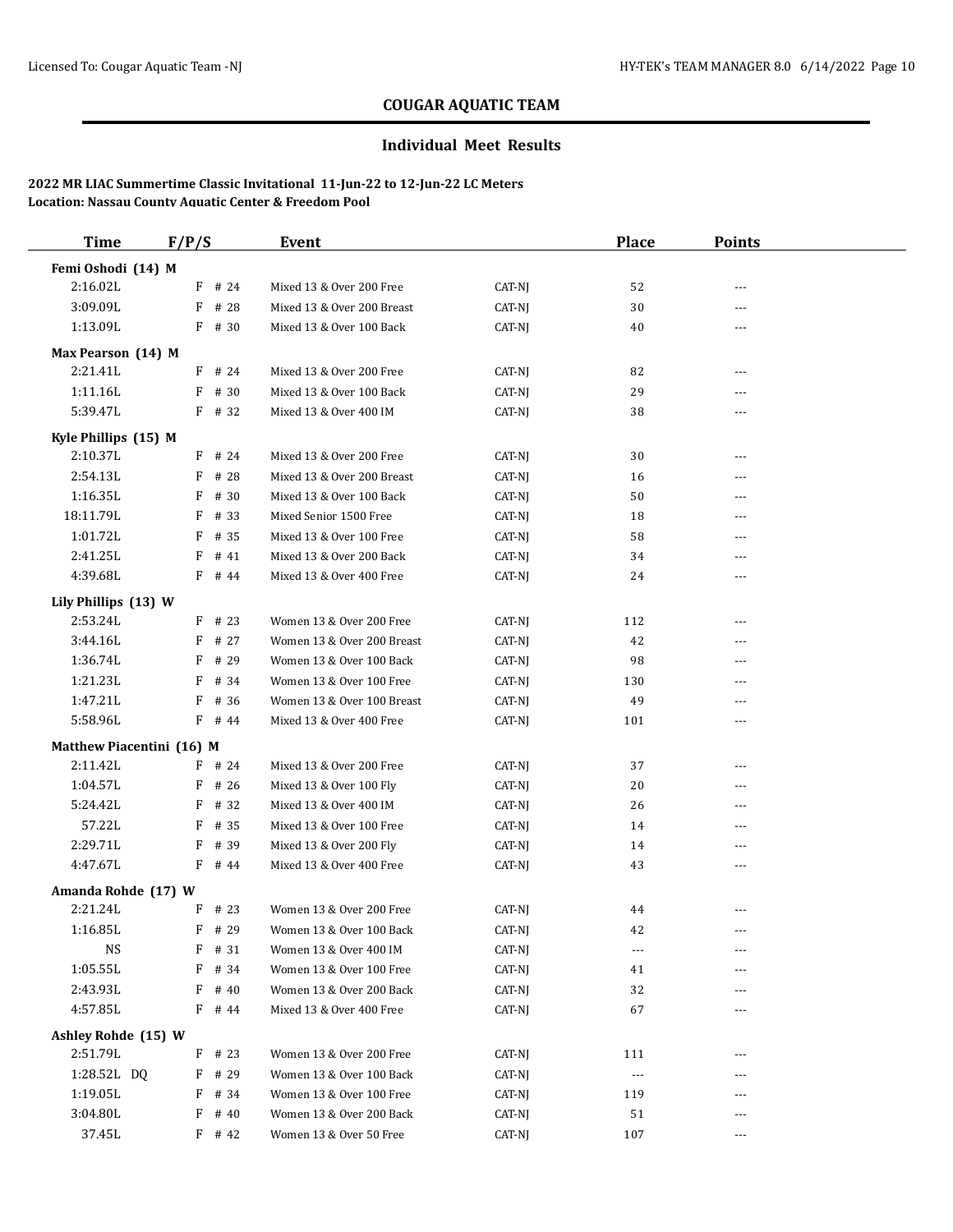### **Individual Meet Results**

| <b>Time</b>                 | F/P/S                      | Event                                                 |                  | <b>Place</b> | <b>Points</b>  |  |
|-----------------------------|----------------------------|-------------------------------------------------------|------------------|--------------|----------------|--|
| Kailey Ross (16) W          |                            |                                                       |                  |              |                |  |
| 3:02.50L                    | $F$ # 27                   | Women 13 & Over 200 Breast                            | CAT-NJ           | 9            | $- - -$        |  |
| 1:18.80L                    | # 29<br>F                  | Women 13 & Over 100 Back                              | CAT-NJ           | 52           | $- - -$        |  |
| 19:02.23L                   | F<br># 33                  | Mixed Senior 1500 Free                                | CAT-NJ           | 37           | $- - -$        |  |
| 1:27.22L                    | F<br># 36                  | Women 13 & Over 100 Breast                            | CAT-NJ           | 14           | $---$          |  |
| 2:43.75L                    | F<br># 40                  | Women 13 & Over 200 Back                              | CAT-NJ           | 31           | ---            |  |
| 4:57.44L                    | $F$ # 44                   | Mixed 13 & Over 400 Free                              | CAT-NJ           | 63           | $- - -$        |  |
| <b>Schuyler Ross (18) W</b> |                            |                                                       |                  |              |                |  |
| 2:22.65L                    | $F$ # 23                   | Women 13 & Over 200 Free                              | CAT-NJ           | 51           | $- - -$        |  |
| 1:16.09L                    | F<br># 29                  | Women 13 & Over 100 Back                              | CAT-NJ           | 34           | $\overline{a}$ |  |
| 1:07.50L                    | F<br># 34                  | Women 13 & Over 100 Free                              | CAT-NJ           | 71           | ---            |  |
| 31.25L                      | $F$ # 42                   | Women 13 & Over 50 Free                               | CAT-NJ           | 54           | ---            |  |
|                             |                            |                                                       |                  |              |                |  |
| James Ruberton (11) M       |                            |                                                       |                  |              |                |  |
| 3:31.81L                    | #2<br>F                    | Men 11-12 200 Free<br>Men 11-12 100 Back              | CAT-NJ           | 49           | $---$          |  |
| 1:50.42L                    | F<br>#8                    |                                                       | CAT-NJ           | 52           | ---            |  |
| 40.64L                      | # 10<br>F                  | Men 11-12 50 Free                                     | CAT-NJ           | 51           | $---$          |  |
| 1:38.73L                    | # 46<br>F                  | Men 11-12 100 Free                                    | CAT-NJ           | 73           | ---            |  |
| 51.97L                      | # 50<br>F                  | Men 11-12 50 Back                                     | CAT-NJ           | 67           | $---$          |  |
| 2:04.16L                    | $F$ # 52                   | Men 11-12 100 Breast                                  | CAT-NJ           | 50           | $\overline{a}$ |  |
| Connor Sabia (12) M         |                            |                                                       |                  |              |                |  |
| 2:55.60L                    | F # 2                      | Men 11-12 200 Free                                    | CAT-NJ           | 38           | $---$          |  |
| 1:37.53L                    | F<br>#8                    | Men 11-12 100 Back                                    | CAT-NJ           | 43           | ---            |  |
| 36.62L                      | F<br># 10                  | Men 11-12 50 Free                                     | CAT-NJ           | 42           | $---$          |  |
| 1:23.69L                    | F<br># 46                  | Men 11-12 100 Free                                    | CAT-NJ           | 57           | ---            |  |
| 45.23L                      | F<br># 50                  | Men 11-12 50 Back                                     | CAT-NJ           | 56           | $\overline{a}$ |  |
| 2:05.78L                    | $F$ # 52                   | Men 11-12 100 Breast                                  | CAT-NJ           | 53           | ---            |  |
| Parker Sabia (14) M         |                            |                                                       |                  |              |                |  |
| 1:17.25L                    | $F$ # 35                   | Mixed 13 & Over 100 Free                              | CAT-NJ           | 117          | $- - -$        |  |
| 1:48.03L                    | $F$ # 37                   | Mixed 13 & Over 100 Breast                            | CAT-NJ           | 61           | ---            |  |
| 34.92L                      | $F$ # 43                   | Mixed 13 & Over 50 Free                               | CAT-NJ           | 89           | $---$          |  |
| John Sagui (14) M           |                            |                                                       |                  |              |                |  |
| 2:25.40L                    | $F$ # 24                   | Mixed 13 & Over 200 Free                              | CAT-NJ           | 90           | $---$          |  |
| 3:02.37L                    | $F$ # 28                   | Mixed 13 & Over 200 Breast                            | CAT-NJ           | 25           |                |  |
| 1:19.75L                    | F<br># 30                  | Mixed 13 & Over 100 Back                              | CAT-NJ           | 60           | $---$          |  |
| 1:05.50L                    | # 35<br>F                  | Mixed 13 & Over 100 Free                              | CAT-NJ           | 93           | ---            |  |
| 1:25.95L                    | # 37<br>F                  | Mixed 13 & Over 100 Breast                            | CAT-NJ           | 44           |                |  |
| 29.39L                      | $F$ # 43                   | Mixed 13 & Over 50 Free                               | CAT-NJ           | 58           |                |  |
|                             |                            |                                                       |                  |              |                |  |
| <b>NS</b>                   | Samantha Sandomenico (9) W |                                                       |                  |              |                |  |
| <b>NS</b>                   | $F$ # 13<br># 17           | Women 10 & Under 100 Free<br>Women 10 & Under 50 Back | CAT-NJ<br>CAT-NJ |              |                |  |
| <b>NS</b>                   | F                          |                                                       |                  |              |                |  |
|                             | F<br># 19                  | Women 10 & Under 50 Breast                            | CAT-NJ           |              |                |  |
| NS                          | # 54<br>F                  | Women 10 & Under 50 Free                              | CAT-NJ           | ---          |                |  |
| NS                          | $F$ # 56                   | Women 10 & Under 50 Fly                               | CAT-NJ           | ---          | ---            |  |
| $_{\rm NS}$                 | $F$ # 58                   | Women 10 & Under 100 Back                             | CAT-NJ           | $\cdots$     | $\cdots$       |  |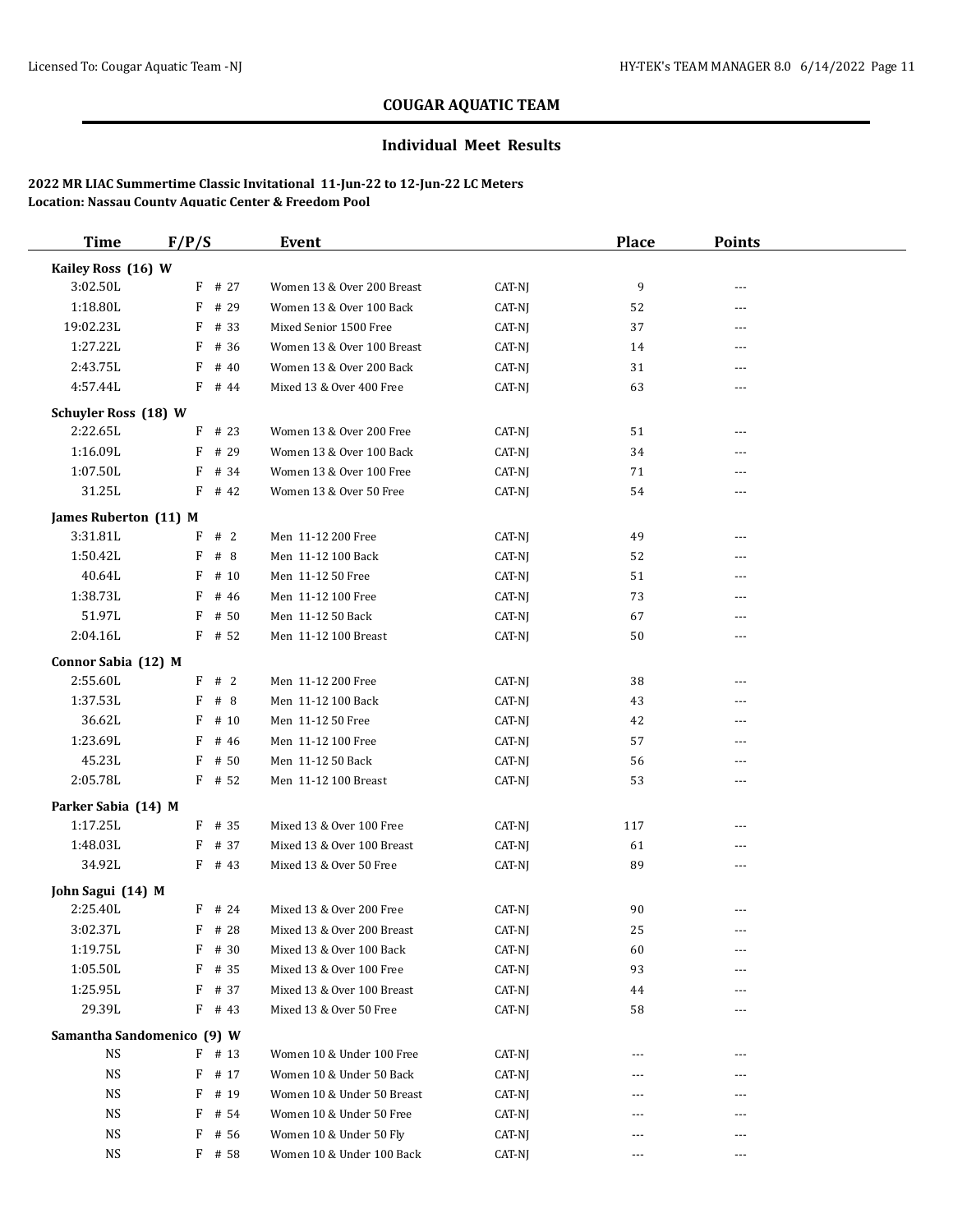### **Individual Meet Results**

| <b>Time</b>                        | F/P/S     | Event                      |          | <b>Place</b> | <b>Points</b>  |  |
|------------------------------------|-----------|----------------------------|----------|--------------|----------------|--|
| Margaret Sawa (15) W               |           |                            |          |              |                |  |
| 2:19.59L                           | $F$ # 23  | Women 13 & Over 200 Free   | CAT-NJ   | 34           | ---            |  |
| 1:17.05L                           | # 29<br>F | Women 13 & Over 100 Back   | CAT-NJ   | 45           | ---            |  |
| 19:40.03L                          | $F$ # 33  | Mixed Senior 1500 Free     | CAT-NJ   | 45           | ---            |  |
| 1:04.40L                           | $F$ # 34  | Women 13 & Over 100 Free   | CAT-NJ   | 30           | ---            |  |
| 2:45.95L                           | F<br># 40 | Women 13 & Over 200 Back   | CAT-NJ   | 33           | $\overline{a}$ |  |
| 29.59L                             | $F$ # 42  | Women 13 & Over 50 Free    | CAT-NJ   | 17           | ---            |  |
| David Slowinski (16) M             |           |                            |          |              |                |  |
| 2:07.26L                           | $F$ # 24  | Mixed 13 & Over 200 Free   | CAT-NJ   | 18           | ---            |  |
| 1:04.17L                           | $F$ # 26  | Mixed 13 & Over 100 Fly    | CAT-NJ   | 18           | $\overline{a}$ |  |
| 1:10.99L                           | $F$ # 30  | Mixed 13 & Over 100 Back   | CAT-NJ   | 27           | ---            |  |
| 57.34L                             | # 35<br>F | Mixed 13 & Over 100 Free   | CAT-NJ   | 15           | $---$          |  |
| 2:27.03L                           | # 39<br>F | Mixed 13 & Over 200 Fly    | CAT-NJ   | 10           | $\overline{a}$ |  |
| 4:42.92L                           | $F$ # 44  | Mixed 13 & Over 400 Free   | CAT-NJ   | 29           | ---            |  |
|                                    |           |                            |          |              |                |  |
| Lola Somerstein (13) W<br>2:27.31L | $F$ # 23  | Women 13 & Over 200 Free   | UNCAT-NJ | 70           | ---            |  |
| 1:15.42L                           | $F$ # 25  | Women 13 & Over 100 Fly    | UNCAT-NJ | 51           | ---            |  |
| 1:20.40L                           | $F$ # 29  | Women 13 & Over 100 Back   |          | 60           | ---            |  |
|                                    |           |                            | UNCAT-NJ |              |                |  |
| Noa Streater (10) W                |           |                            |          |              |                |  |
| 1:34.30L                           | $F$ # 13  | Women 10 & Under 100 Free  | CAT-NJ   | 20           | ---            |  |
| 47.14L                             | $F$ # 17  | Women 10 & Under 50 Back   | CAT-NJ   | 16           | $\overline{a}$ |  |
| 58.99L                             | $F$ # 19  | Women 10 & Under 50 Breast | CAT-NJ   | 20           | $\overline{a}$ |  |
| NS                                 | $F$ # 54  | Women 10 & Under 50 Free   | CAT-NJ   | ---          | ---            |  |
| <b>NS</b>                          | F<br># 56 | Women 10 & Under 50 Fly    | CAT-NJ   | ---          | ---            |  |
| <b>NS</b>                          | $F$ # 58  | Women 10 & Under 100 Back  | CAT-NJ   | ---          | ---            |  |
| Mark Suarez (13) M                 |           |                            |          |              |                |  |
| 2:14.18L                           | $F$ # 24  | Mixed 13 & Over 200 Free   | CAT-NJ   | 45           | ---            |  |
| 1:13.09L                           | F<br># 26 | Mixed 13 & Over 100 Fly    | CAT-NJ   | 66           | $\overline{a}$ |  |
| 1:11.89L                           | $F$ # 30  | Mixed 13 & Over 100 Back   | CAT-NJ   | 36           | ---            |  |
| Finn Tobin (14) M                  |           |                            |          |              |                |  |
| 2:30.11L                           | $F$ # 24  | Mixed 13 & Over 200 Free   | CAT-NJ   | 100          | ---            |  |
| 1:21.65L                           | $F$ # 26  | Mixed 13 & Over 100 Fly    | CAT-NJ   | 84           | $- - -$        |  |
| 1:15.70L                           | $F$ # 30  | Mixed 13 & Over 100 Back   | $CAT-NJ$ | $\rm 48$     |                |  |
| Lauren Wall (16) W                 |           |                            |          |              |                |  |
| 2:39.19L                           | $F$ # 23  | Women 13 & Over 200 Free   | CAT-NJ   | 97           | ---            |  |
| 1:24.40L DQ                        | $F$ # 25  | Women 13 & Over 100 Fly    | CAT-NJ   | ---          | ---            |  |
| <b>NS</b>                          | $F$ # 29  | Women 13 & Over 100 Back   | CAT-NJ   | $\cdots$     | ---            |  |
| 1:08.65L                           | F # 34    | Women 13 & Over 100 Free   | CAT-NJ   | 81           | ---            |  |
| 2:59.07L                           | $F$ # 40  | Women 13 & Over 200 Back   | CAT-NJ   | 49           |                |  |
| 31.72L                             | $F$ # 42  | Women 13 & Over 50 Free    | CAT-NJ   | 62           |                |  |
| Alexa Whitworth (13) W             |           |                            |          |              |                |  |
| 2:32.65L                           | $F$ # 23  | Women 13 & Over 200 Free   | CAT-NJ   | 88           | ---            |  |
| 1:23.21L                           | $F$ # 26  | Mixed 13 & Over 100 Fly    | CAT-NJ   | 85           |                |  |
| 1:17.91L                           | F # 29    | Women 13 & Over 100 Back   | CAT-NJ   | 49           | $\cdots$       |  |
|                                    |           |                            |          |              |                |  |